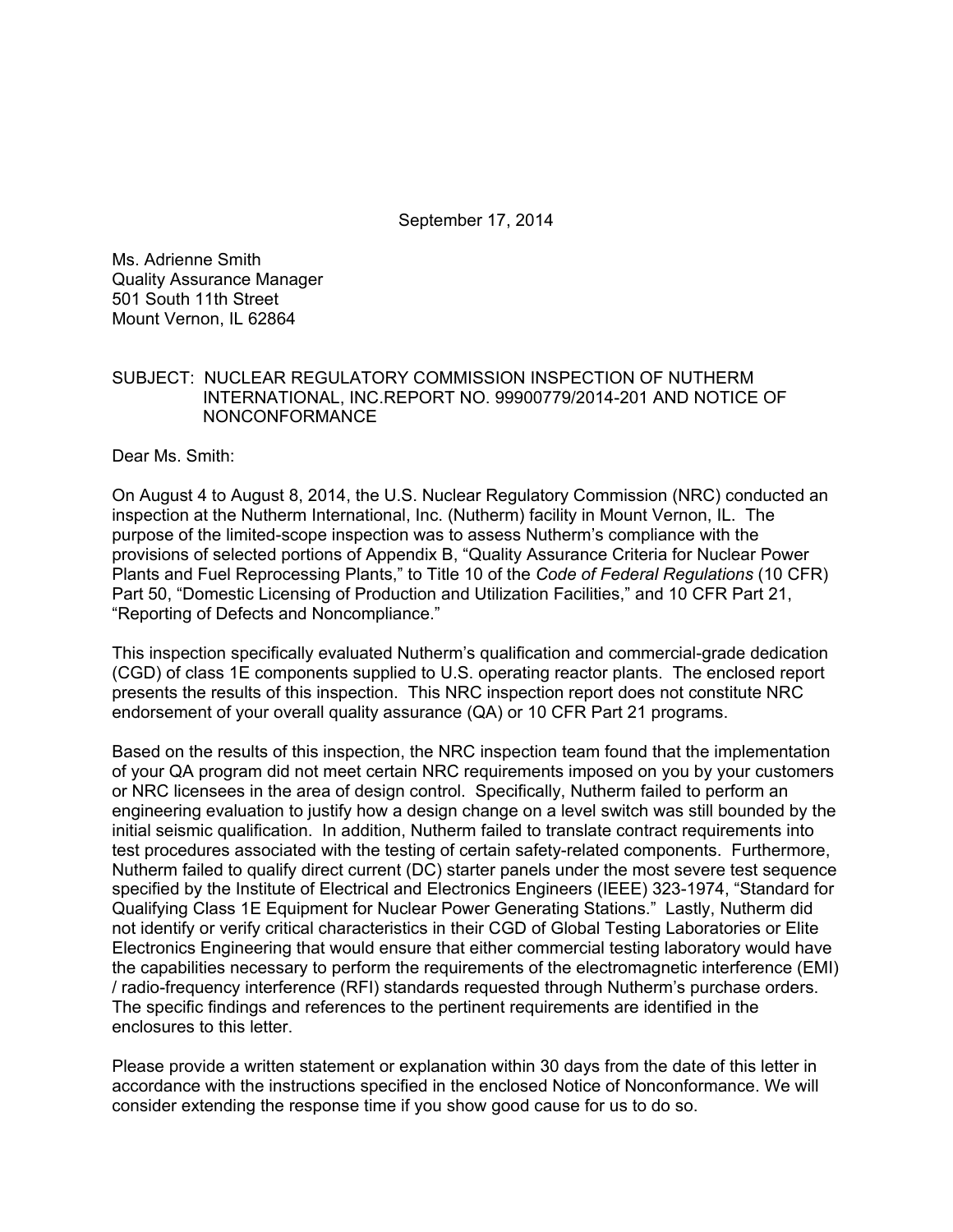In accordance with 10 CFR 2.390 of the NRC's "Rules of Practice," a copy of this letter, its enclosures, and your response will be made available electronically for public inspection in the NRC's Public Document Room or through the NRC's document system, Agencywide Documents Access and Management System (ADAMS), accessible from the NRC Web site at http://www.nrc.gov/reading-rm/adams.html. To the extent possible, your response should not include any personal privacy, proprietary, or Safeguards Information so that it can be made available to the public without redaction. If personal privacy or proprietary information is necessary to provide an acceptable response, then please provide a bracketed copy of your response that identifies the information that should be protected and a redacted copy of your response that deletes such information. If you request that such material is withheld from public disclosure, you must specifically identify the portions of your response that you seek to have withheld and provide in detail the bases for your claim (e.g., explain why the disclosure of information will create an unwarranted invasion of personal privacy or provide the information required by 10 CFR 2.390(b) to support a request for withholding confidential commercial or financial information). If Safeguards Information is necessary to provide an acceptable response, please provide the level of protection described in 10 CFR 73.21.

Sincerely,

Richard A. Rasmussen, Chief **/RA/**  Electrical Vendor Inspection Branch Division of Construction Inspection and Operational Programs Office of New Reactors

Docket No.: 99900779

Enclosures:

- 1. Notice of Nonconformance
- 2. Inspection Report 99900779/2014-201 and Attachment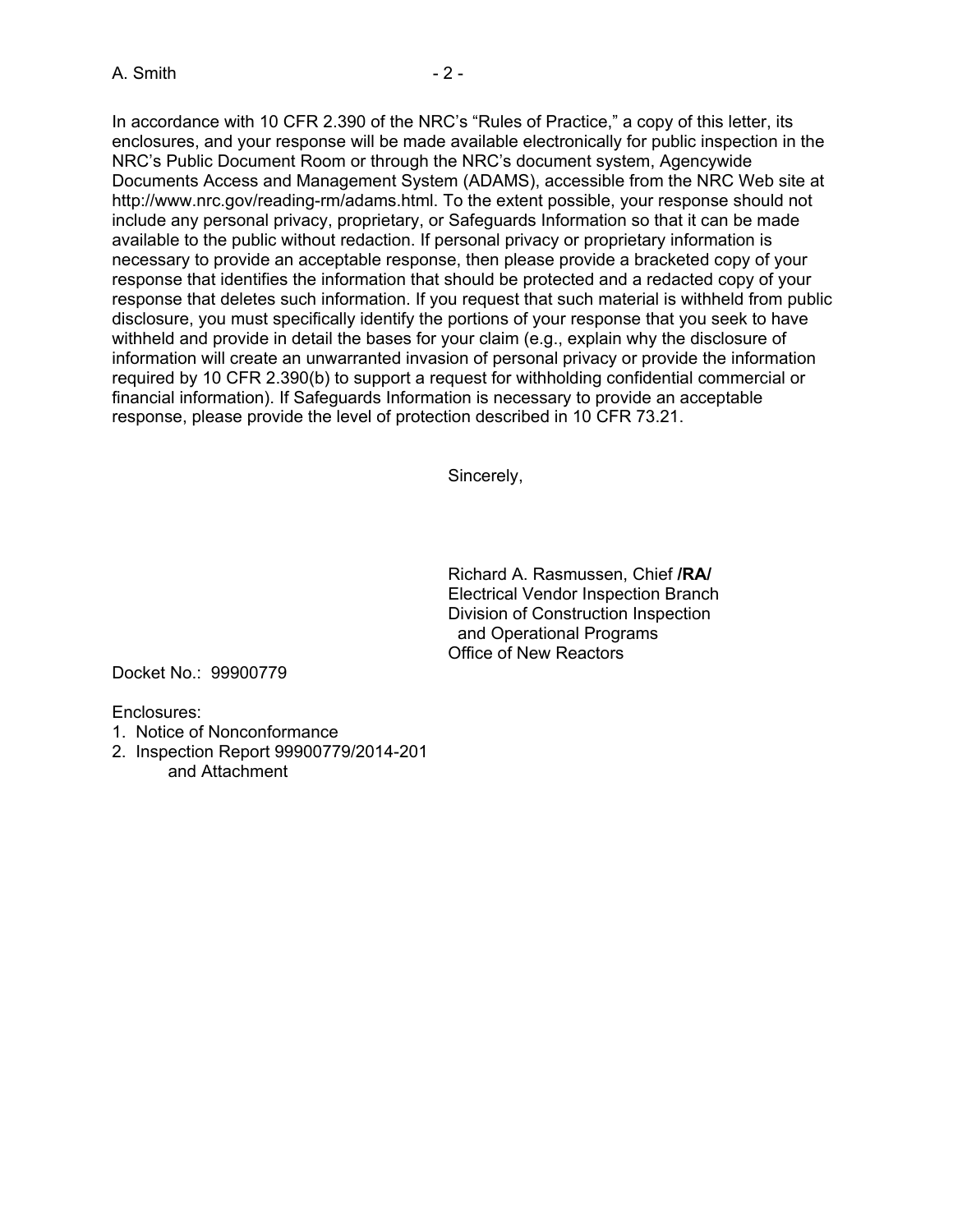In accordance with 10 CFR 2.390 of the NRC's "Rules of Practice," a copy of this letter, its enclosures, and your response will be made available electronically for public inspection in the NRC's Public Document Room or through the NRC's document system, Agencywide Documents Access and Management System (ADAMS), accessible from the NRC Web site at http://www.nrc.gov/reading-rm/adams.html. To the extent possible, your response should not include any personal privacy, proprietary, or Safeguards Information so that it can be made available to the public without redaction. If personal privacy or proprietary information is necessary to provide an acceptable response, then please provide a bracketed copy of your response that identifies the information that should be protected and a redacted copy of your response that deletes such information. If you request that such material is withheld from public disclosure, you must specifically identify the portions of your response that you seek to have withheld and provide in detail the bases for your claim (e.g., explain why the disclosure of information will create an unwarranted invasion of personal privacy or provide the information required by 10 CFR 2.390(b) to support a request for withholding confidential commercial or financial information). If Safeguards Information is necessary to provide an acceptable response, please provide the level of protection described in 10 CFR 73.21.

Sincerely,

Richard A. Rasmussen, Chief **/RA/**  Electrical Vendor Inspection Branch Division of Construction Inspection and Operational Programs Office of New Reactors

Docket No.: 99900779

Enclosures:

- 1. Notice of Nonconformance
- 2. Inspection Report 99900779/2014-201 and Attachment

#### **DISTRIBUTION:**

**SSmith EHuang** ARamirez **NSavwoir** RRasmussen ERoach KKavanagh ASakadales AKlett BMozafari CLyon adrienne.smith@nutherm.com

|               | ADAMS ACCESSION NO METRASSAZUU | <b>UUIIUUIIIEU VIA EIIIAII</b> | IVINU-UUZ     |
|---------------|--------------------------------|--------------------------------|---------------|
| <b>OFFICE</b> | NRO/DCIP/EVIB                  | NRO/DCIP/EVIB                  | NRO/DCIP/EVIB |
| <b>NAME</b>   | ARamirez*                      | EHuang*                        | NSaywoir*     |
| <b>DATE</b>   | 09/03/14                       | 09/03/14                       | 09/03/14      |
| <b>OFFICE</b> | NRO/DCIP/EVIB                  | NRO/DCIP/EVIB                  | NRO/DCIP      |
| <b>NAME</b>   | SSmith*                        | RRasmussen                     | TFrve         |
| <b>DATE</b>   | 09/05/14                       | 09/17/2014                     | 09/15/2014    |

# **ADAMS Accession No**.: ML14239A200 \*Concurred via email NRO-002

#### **OFFICIAL RECORD COPY**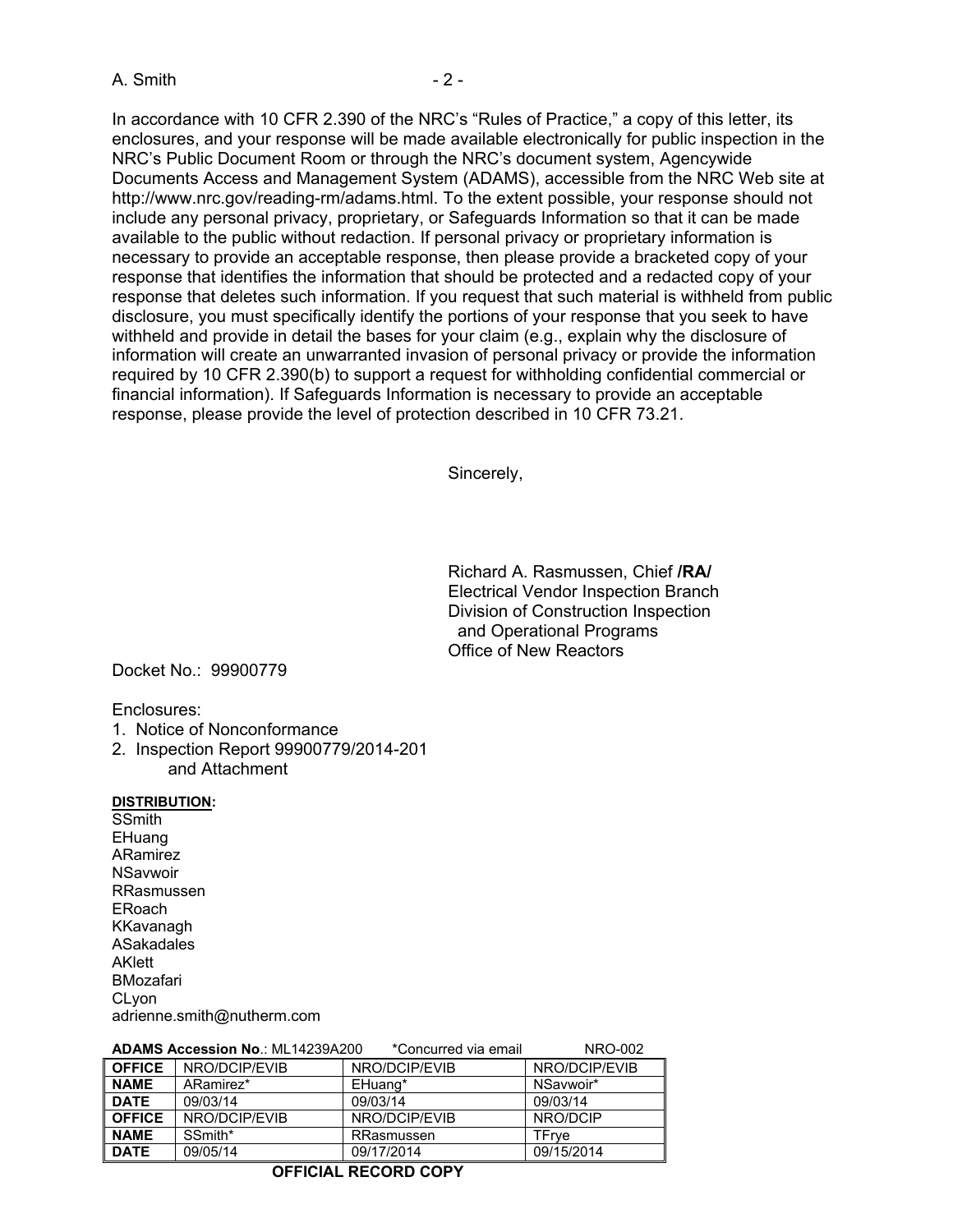### **NOTICE OF NONCONFORMANCE**

Nutherm International, Inc.<br>
501 South 11th Street<br>
601 South 11th Street<br>
Report No.: 99900779 Mount Vernon, IL 62864

Report No.: 99900779/2014-201

Based on the results of a Nuclear Regulatory Commission (NRC) inspection conducted at the Nutherm International, Inc. (Nutherm) facility in Mount Vernon, IL, on August 4–8, 2014, certain activities were not conducted in accordance with NRC requirements which were contractually imposed on Nutherm by NRC licensees:

A. Criterion III, "Design Control," of Appendix B to Title 10 of the Code of Federal Regulation (10 CFR) Part 50 states, in part, that "The design control measures shall provide for verifying or checking the adequacy of design, such as by the performance of design reviews, by the use of alternate or simplified calculation methods, or by the performance of a suitable testing program."

Contrary to this, Nutherm failed to verify the adequacy of a design change on a level switch for purchase order (PO) 4500731551 for Public Service Enterprise Group (PSEG). Specifically, Nutherm did not perform an adequate engineering evaluation to justify how a design change on a level switch, from a weld to a fitting, was evaluated and is bounded by initial seismic qualification.

This issue has been identified as Nonconformance 99900779/2014-201-01.

B. Criterion III, "Design Control," of Appendix B to Title 10 of the Code of Federal Regulation (10 CFR) Part 50 states, in part, that, "Measures shall be established to assure that applicable regulatory requirements and the design basis… are correctly translated into specifications, drawings, procedures, and instructions."

Contrary to this, Nutherm failed to translate contract requirements into test procedures associated with the testing of a transfer switch associated with PO 00406653 and an isolation system associated with PO 734527. Both POs stated that Nutherm test procedures shall be used for electromagnetic compatibility (EMC) testing. Nutherm's test procedures for EMC testing were written in accordance with Electric Power Research Institute (EPRI) technical report TR-102323, "Guidelines for Electromagnetic Interference Testing in Power Plants," Revision 2. The EPRI standard requires specific International Electrotechnical Commission (IEC) standards and revisions to ensure that the EMC testing is performed in accordance with specific criteria. Since Nutherm did not explicitly state the proper IEC revisions as referenced by the EPRI guidance in their test procedures, the commercial labs that performed the testing used different revisions of the IEC standards. In both cases there was no documentation of test set ups and other variables that may have changed in the standards and no technical evaluation to ensure that the differences were accounted for and bounded by the EPRI requirements in the licensee POs.

This issue has been identified as Nonconformance 99900779/2014-201-02

C. Criterion III, "Design Control," of Appendix B to Title 10 of the Code of Federal Regulation (10 CFR) Part 50 states, "Where a test program is used to verify the adequacy of a specific design feature in lieu of other verifying or checking processes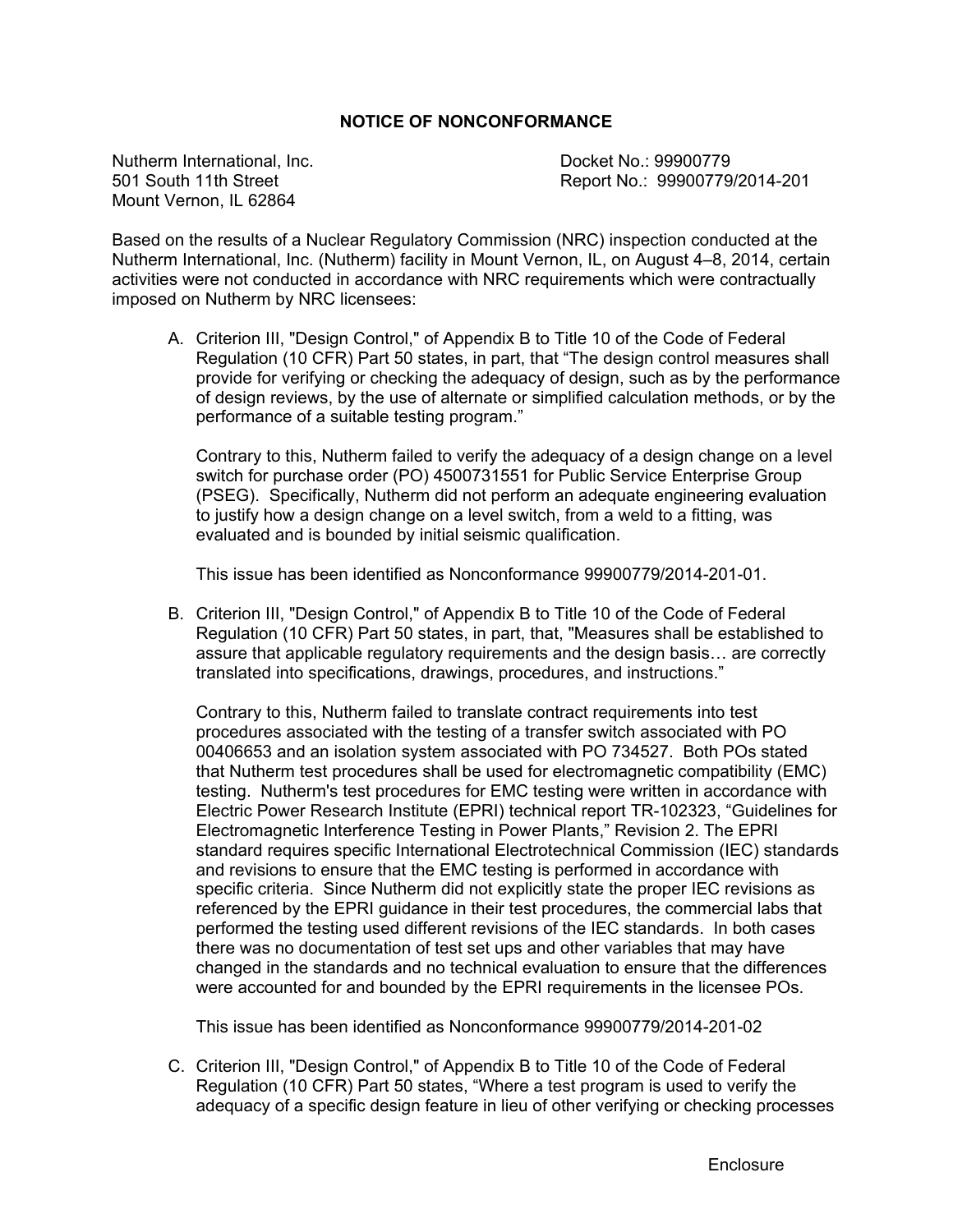it shall include suitable qualifications testing of a prototype unit under the most adverse design conditions."

Contrary to this, Nutherm failed to qualify direct current (DC) starter panels under the most severe test sequence specified by the Institute of Electrical and Electronics Engineers (IEEE) 323-1974, "Standard for Qualifying Class 1E Equipment for Nuclear Power Generating Stations." Specifically, Florida Power & Light (Turkey Point) PO 02312805 stated that the DC starter panels would be qualified in accordance with IEEE 323-1974. IEEE 323-1974, Section 6.3.2, "Test Sequence" paragraph (7) states that the equipment shall be operated while exposed to the simulated post-accident conditions (following exposure to accident conditions)." Since Turkey Point did not provide specific post-accident conditions, Nutherm performed a final baseline test of the panels at normal operating conditions to satisfy this condition. However, since accident conditions are 212 F and 100% humidity and the normal conditions are 104 F and humidity is assumed to be non condensing, testing at the normal conditions does not satisfy the most adverse test sequence specified in IEEE 323-1974; nor was a justification provided to show that operating the panels at normal operating conditions after the design basis accident is more severe or equal to operating the panels at simulated post-accident conditions after the design basis accident.

This issue has been identified as Nonconformance 99900779/2014-201-03.

D. Criterion III, "Design Control," of Appendix B to Title 10 of the Code of Federal Regulation (10 CFR) Part 50 states, in part, that, "Measures shall also be established for the selection and review for suitability of application of materials, parts, equipment, and processes that are essential to the safety-related functions of the structures, systems, and components."

Contrary to the above, Nutherm failed to establish adequate measures for the selection and review for suitability of processes performed at Global Testing Laboratories and Elite Electronics Engineering that are essential to the safety-related functions of the structures, systems, and components. Specifically, Nutherm did not identify or verify critical characteristics in their commercial grade dedication that would ensure that either commercial testing laboratory would have the capabilities necessary to perform the requirements of the electromagnetic interference (EMI) / radio-frequency interference (RFI) standards requested through Nutherm and licensee purchase orders.

This issue has been identified as Nonconformance 99900779/2014-201-04.

Please provide a written statement or explanation to the U.S. Nuclear Regulatory Commission, ATTN: Document Control Desk, Washington, DC 20555-0001, with a copy to the Chief, Electrical Vendor Inspection Branch, Division of Construction Inspection and Operational Programs, Office of New Reactors, within 30 days of the date of the letter transmitting this Notice of Nonconformance. This reply should be clearly marked as a "Reply to a Notice of Nonconformance" and should include for each noncompliance: (1) the reason for the noncompliance, or if contested, the basis for disputing the noncompliance; (2) the corrective steps that have been taken and the results achieved; (3) the corrective steps that will be taken to avoid noncompliance's; and (4) the date when your corrective action will be completed. Where good cause is shown, consideration will be given to extending the response time.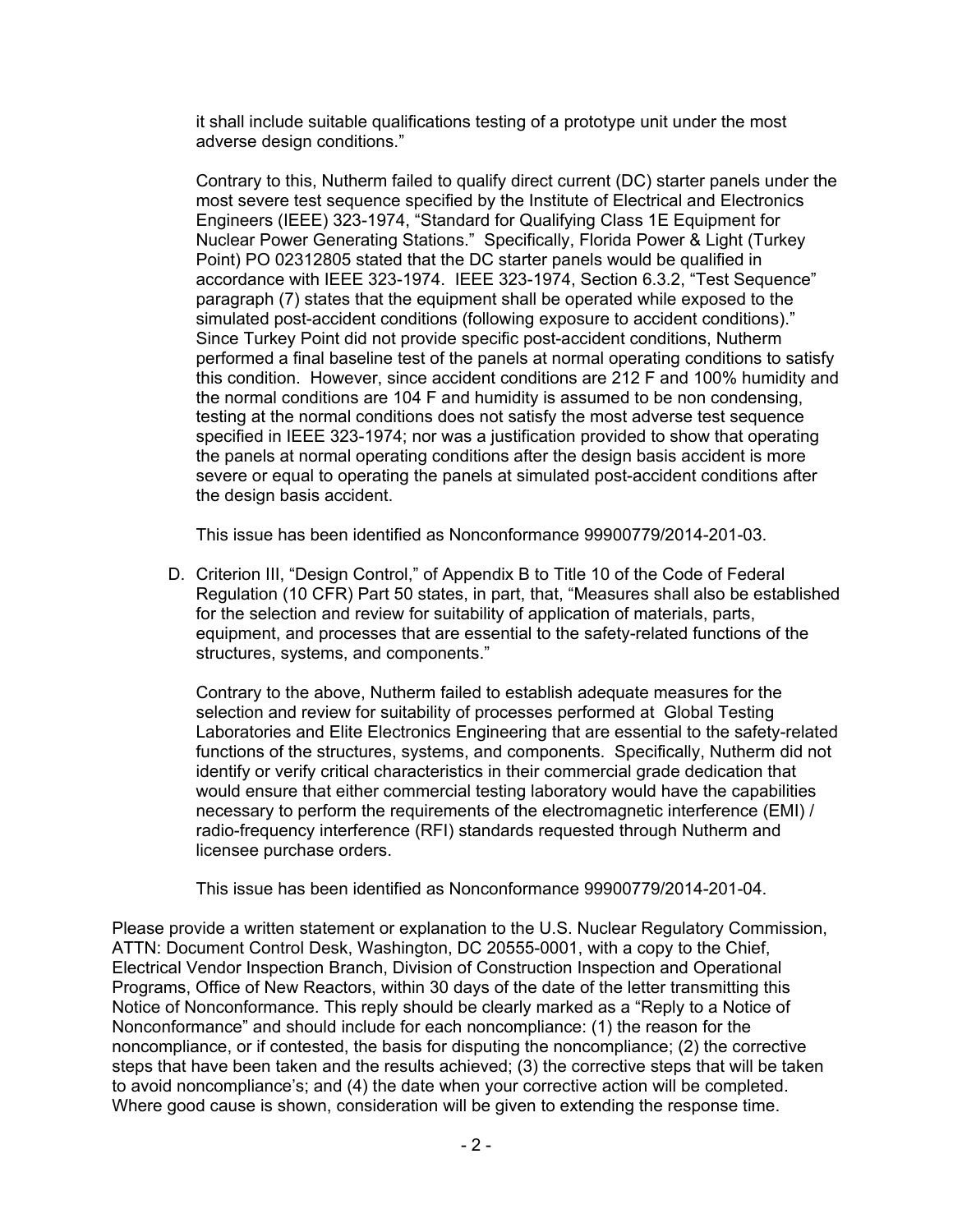Because your response will be made available electronically for public inspection in the NRC Public Document Room or through the NRC's Agencywide Documents Access and Management System (ADAMS), accessible from the NRC Web site at http://www.nrc.gov/reading-rm/adams.html, to the extent possible, it should not include any personal privacy, proprietary, or safeguards Information so that it can be made available to the public without redaction. If personal privacy or proprietary information is necessary to provide an acceptable response, then please provide a bracketed copy of your response that identifies the information that should be protected and a redacted copy of your response that deletes such information. If you request withholding of such material, you must specifically identify the portions of your response that you seek to have withheld and provide in detail the bases for your claim of withholding (e.g., explain why the disclosure of information will create an unwarranted invasion of personal privacy or provide the information required by 10 CFR 2.390(b) to support a request for withholding confidential commercial or financial information). If safeguards information is necessary to provide an acceptable response, please provide the level of protection described in 10 CFR 73.21.

Dated this the 17th day of September 2014.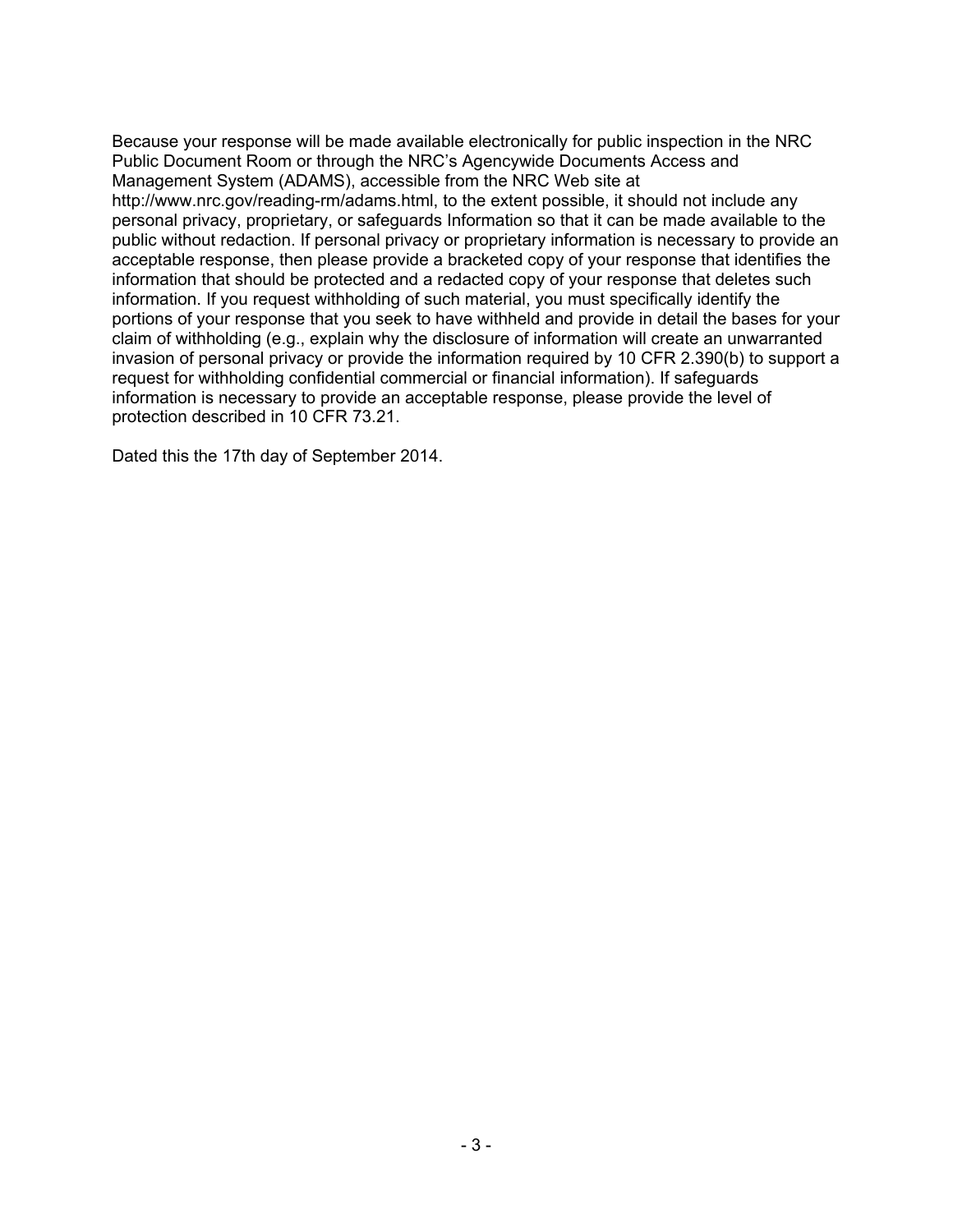#### **U.S. NUCLEAR REGULATORY COMMISSION OFFICE OF NEW REACTORS DIVISION OF CONSTRUCTION INSPECTION AND OPERATIONAL PROGRAMS VENDOR INSPECTION REPORT**

| Docket No.:              | 99900779                                                                                                                                                                                                                                                                                                                                                                                                                           |                                                 |  |
|--------------------------|------------------------------------------------------------------------------------------------------------------------------------------------------------------------------------------------------------------------------------------------------------------------------------------------------------------------------------------------------------------------------------------------------------------------------------|-------------------------------------------------|--|
| Report No.:              | 99900779                                                                                                                                                                                                                                                                                                                                                                                                                           |                                                 |  |
| Vendor:                  | Nutherm International, Inc.<br>501 South 11th Street<br>Mount Vernon, IL 62864                                                                                                                                                                                                                                                                                                                                                     |                                                 |  |
| <b>Vendor Contact:</b>   | Ms. Adrienne Smith, Quality Assurance Manager<br>adrienne.smith@nutherm.com                                                                                                                                                                                                                                                                                                                                                        |                                                 |  |
| Background:              | The Nutherm facility is located in Mount Vernon, IL. This facility<br>provides Class 1E components for safety-related applications to<br>operating U.S. nuclear power plants. This facility is involved with<br>the repair, qualification, electromagnetic and radio-frequency<br>interference (EMI/RFI) compatibility, and commercial-grade<br>dedication activities associated with electrical and instrumentation<br>equipment. |                                                 |  |
| <b>Inspection Dates:</b> | August 4-8, 2014                                                                                                                                                                                                                                                                                                                                                                                                                   |                                                 |  |
| Inspection Team Leader:  | <b>Stacy Smith</b>                                                                                                                                                                                                                                                                                                                                                                                                                 | NRO/DCIP/EVIB                                   |  |
| Inspectors:              | Eugene Huang<br><b>Annie Ramirez</b><br>Nicholas Savwoir                                                                                                                                                                                                                                                                                                                                                                           | NRO/DCIP/EVIB<br>NRO/DCIP/EVIB<br>NRO/DCIP/EVIB |  |
| Approved by:             | Richard A. Rasmussen, Chief<br>Electrical Vendor Inspection Branch<br>Division of Construction Inspection<br>and Operational Programs<br><b>Office of New Reactors</b>                                                                                                                                                                                                                                                             |                                                 |  |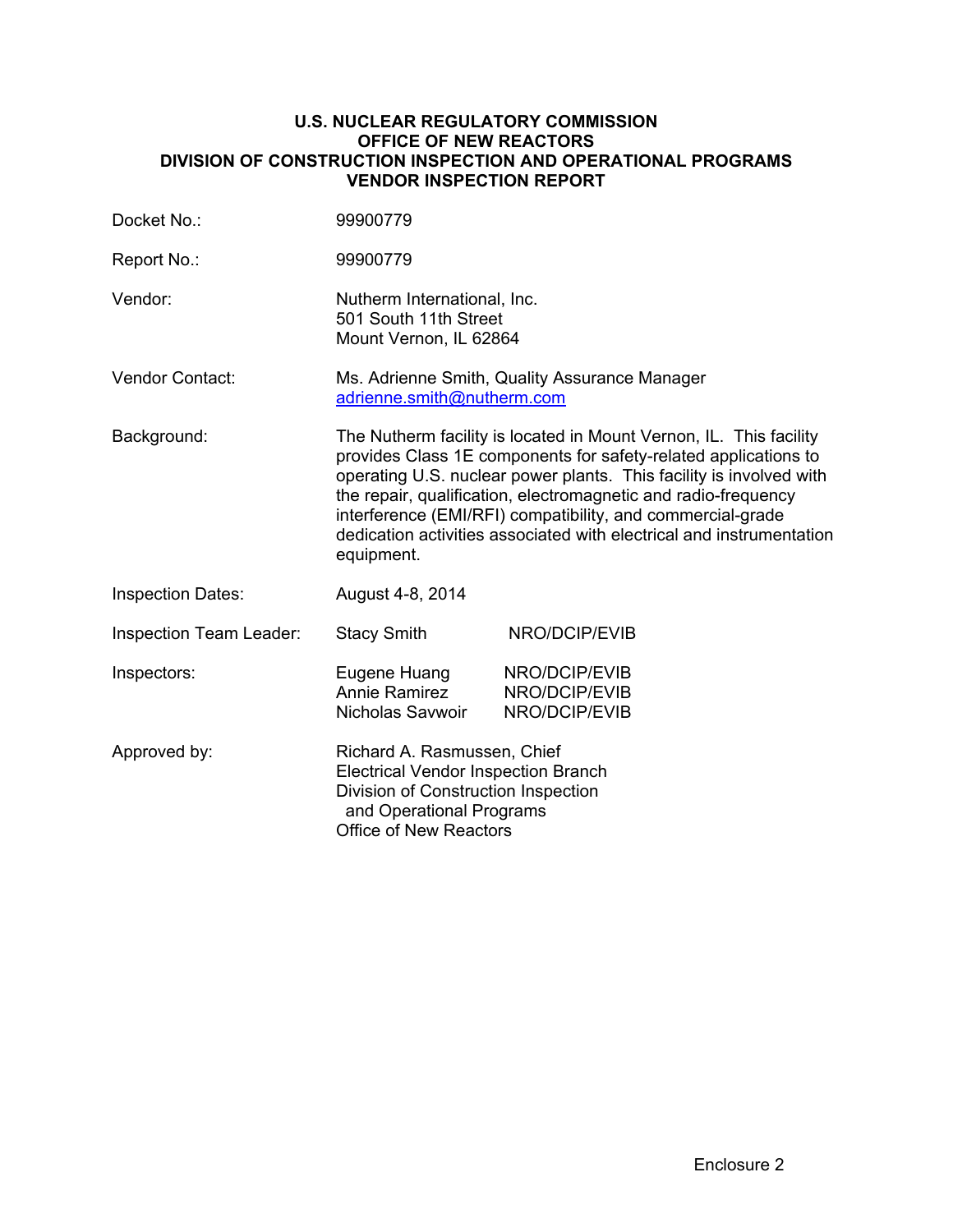# **EXECUTIVE SUMMARY**

#### Nutherm International, Inc. 99900779/2014-201

The U.S. Nuclear Regulatory Commission (NRC) conducted this vendor inspection to verify that Nutherm International, Inc.'s (hereafter referred to as Nutherm) implemented an adequate quality assurance (QA) program that complies with the requirements of Appendix B, "Quality Assurance Criteria for Nuclear Power Plants and Fuel Reprocessing Plants," to Title 10 of the *Code of Federal Regulations* (10 CFR) Part 50, "Domestic Licensing of Production and Utilization Facilities," and 10 CFR Part 21, "Reporting of Defects and Noncompliance."

This inspection specifically evaluated Nutherm's qualification and commercial-grade dedication (CGD) of class 1E electrical and instrumentation components supplied to U.S. operating reactor plants. The NRC inspection team reviewed the environmental and seismic qualifications of a sample of components and observed testing and CGD activities performed during the inspection. In addition, the inspection team reviewed Nutherm's nonconformance, corrective action, and 10 CFR Part 21 programs. The NRC conducted this inspection at Nutherm facility in Mount Vernon, IL.

The following regulations served as the bases for this NRC inspection:

- Appendix B to 10 CFR Part 50
- 10 CFR Part 21

Inspection procedures (IP) to be used include IP 43002, "Routine Inspections of Nuclear Vendors," IP 43004, "Inspection of Commercial-Grade Dedication Programs," and IP 36100, "Inspection of 10 CFR Part 21 and Programs for Reporting Defects and Noncompliance."

The information below summarizes the results of this inspection.

### 10 CFR Part 21

The inspectors determined that Nutherm appropriately translated the requirements of 10 CFR Part 21 into their implementing procedures and, for those activities that the inspectors reviewed, implemented them as required. No findings of significance were identified.

#### Design Control and Qualification

The NRC inspectors determined that Nutherm did not adequately implement the programs used to qualify and test class 1E electrical and instrumentation components to satisfy the regulatory requirements in Criterion III, "Design Control," of Appendix B to 10 CFR Part 50. The NRC issued Nonconformance 99900779/2014-201-01, for Nutherm's failure to perform an engineering evaluation to justify how a design change on a level switch, from a weld to a fitting, was evaluated and is bounded by initial seismic qualification. In addition, the NRC inspection team issued Nonconformance 99900779/2014-201-02, for Nutherm's failure to properly translate contract requirements into test procedures associated with the testing of certain safetyrelated components. Furthermore, the NRC issued Nonconformance 99900779/2014-201-03, for Nutherm's failure to qualify DC starter panels under the most severe test sequence specified by the Institute of Electrical and Electronics Engineers (IEEE) 323-1974.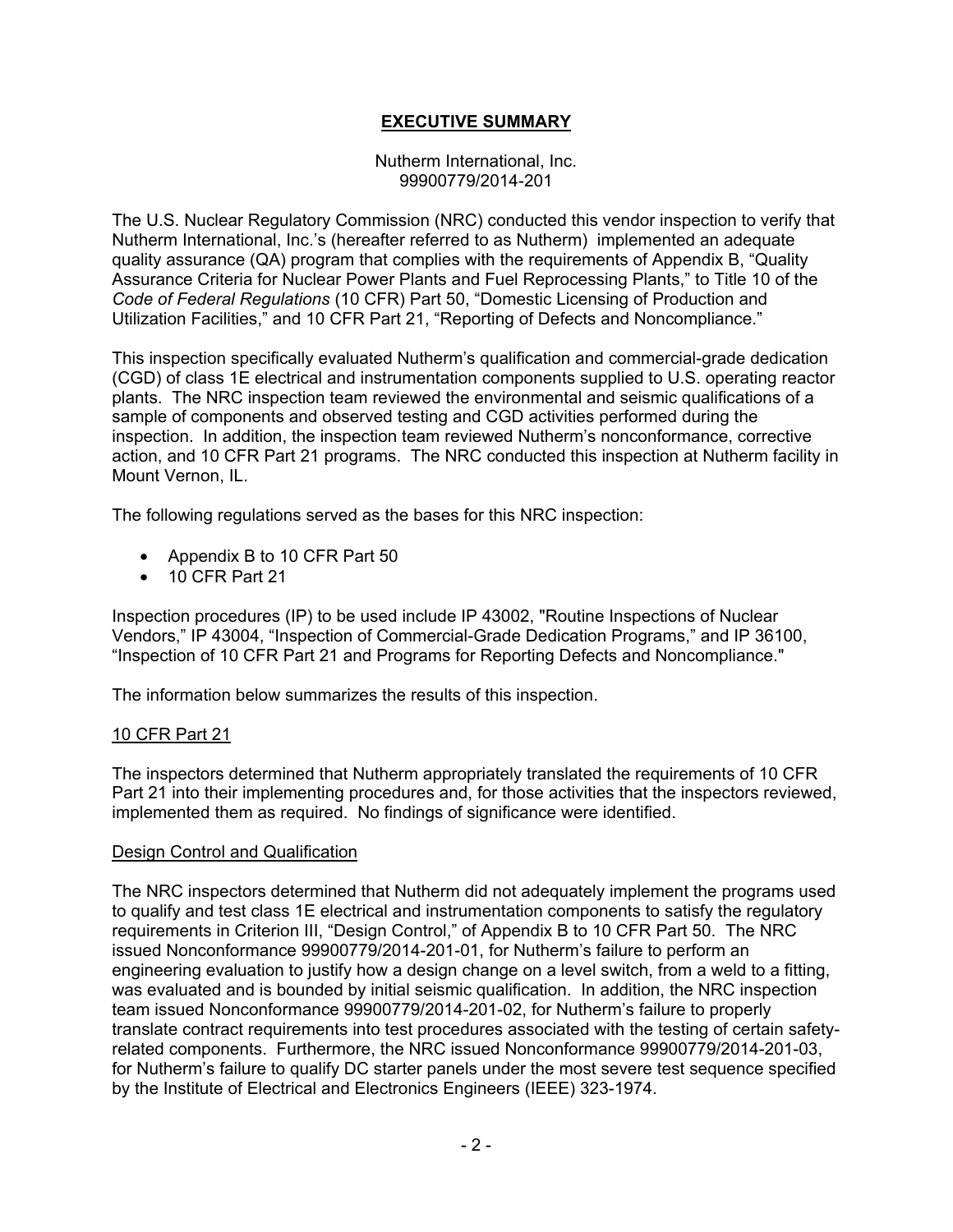### Commercial-Grade Dedication

The inspectors determined that Nutherm's CGD program for the assembly, inspection and testing were consistent with the regulatory requirements of Criterion X, "Inspection," and Criterion XI, "Test Control," of Appendix B to 10 CFR Part 50. However, the inspectors determined that Nutherm did not adequately implement the programs used to dedicate services in accordance Criterion III, "Design Control," of Appendix B to 10 CFR Part 50. The NRC inspection team issued Nonconformance 99900779/2014-201-04, for Nutherm's failure to identify or verify critical characteristics in their CGD of Global Testing Laboratories and Elite Electronics Engineering that would ensure that either commercial testing laboratory would have the capabilities necessary to perform the requirements of electromagnetic interference (EMI) / radio-frequency interference (RFI) standards requested through Nutherm's purchase orders (POs).

### Procurement Document Control and Oversight of Contracted Activities

The NRC inspection team determined that the implementation of Nutherm's programs for governing the oversight of contracted activities and procurement processes to verify compliance was consistent with the requirements of Criterion IV, "Procurement Document Control," and Criterion VII, "Control of Purchased Material, Equipment, and Services," of Appendix B to 10 CFR Part 50. No findings of significance were identified.

### Measuring and Test Equipment

The NRC inspectors concluded that Nutherm has established a program that adequately controls calibration and use of measuring and test equipment (M&TE) in accordance with the regulatory requirements of Criterion XII, "Control of Measuring and Test Equipment," of Appendix B to 10 CFR Part 50. No findings of significance were identified.

### Nonconformances and Corrective Actions

The inspectors determined that the implementation of Nutherm's programs for control of nonconforming material, parts, or components and corrective action were consistent with the regulatory requirements in Criterion XV, "Nonconforming Materials, Parts, or Components," and Criterion XVI, "Corrective Action," of Appendix B to 10 CFR Part 50. No findings of significance were identified.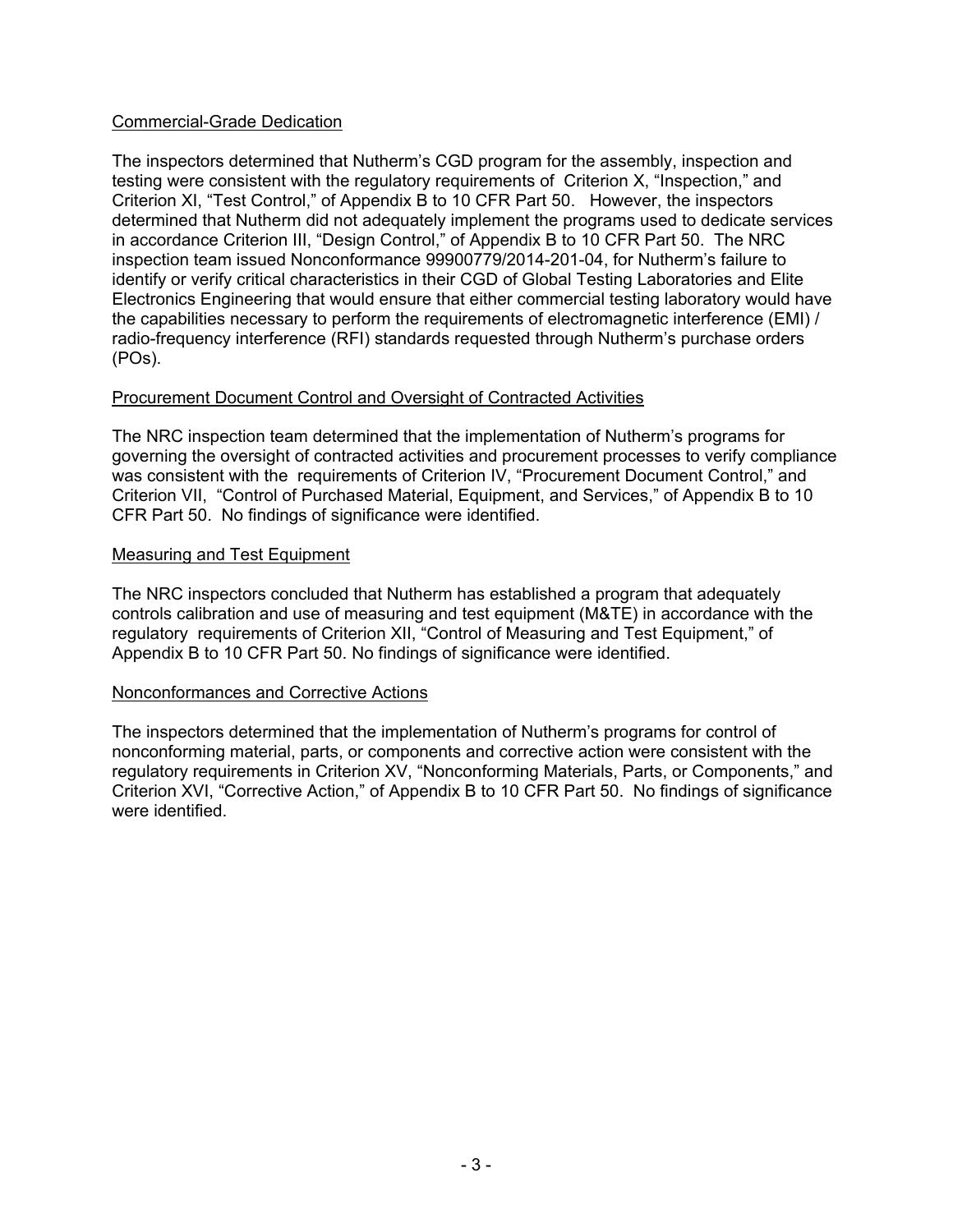### **REPORT DETAILS**

### **1. 10 CFR Part 21 Program**

#### a. Inspection Scope

The inspectors reviewed Nutherm's policies and implementing procedures that govern its 10 CFR Part 21 program to verify compliance with the requirements of 10 CFR Part 21. Quality Assurance Manual (QAM) section 19.0 discussed the high level program requirements and responsibilities of implementing Part 21. Quality Assurance Procedure (QAP) 19.1.00, "Reporting of Defects and Noncompliance," Revision 9, established the procedural requirements, including methods for evaluation of deviations and reporting, for compliance with the requirements of Part 21. The inspectors reviewed Nutherm's 10 CFR Part 21 policy and procedures and related documentation, and interviewed QA staff members. The inspection team verified that QAP 15.0.00, "Control of Nonconforming Items," and QAP 16.1.00, "Corrective Action," provide adequate links to the Part 21 procedure. In addition, the inspectors reviewed that evaluation of deviations for a General Electric single pole overload relay, kilovac relay, and motor control center.

#### b. Observations and Findings

No findings of significance in this area were identified.

c. Conclusions

The inspectors determined that Nutherm appropriately translated the requirements of 10 CFR Part 21 into their implementing procedures and, for those activities that the inspectors reviewed, implemented them as required. No findings of significance were identified.

### **2. Design Control and Qualification**

### a. Inspection Scope

The inspectors reviewed Nutherm's policies and implementing procedures for qualification of 1E components to verify compliance with Criterion III, "Design Control," and Criterion XI, "Test Control," of Appendix B to 10 CFR Part 50. The inspectors evaluated a sample of qualification packages to ensure that they were properly qualified to the appropriate IEEE standards as required by customer POs. Additionally, the inspectors reviewed how Nutherm procured safety-related electromagnetic interference (EMI) / radio-frequency interference (RFI) tests for the purpose of environmental qualification.

### b. Observations and Findings

The NRC inspectors sampled PO 4500731551 for five level switches for Public Service Enterprise Group (PSEG). The PO specified that the level switches be reworked and seismically qualified to previous qualification report PSE 9671R, dated 2004, performed in accordance with IEEE 344-1975, "IEEE Standard for Seismic Qualification of Equipment for Nuclear Power Generating Stations." Since Nutherm used qualification by similarity to bound the qualification of the reworked level switches, the inspectors compared the drawings of the level switch seismically qualified in PSE 9671R and the reworked level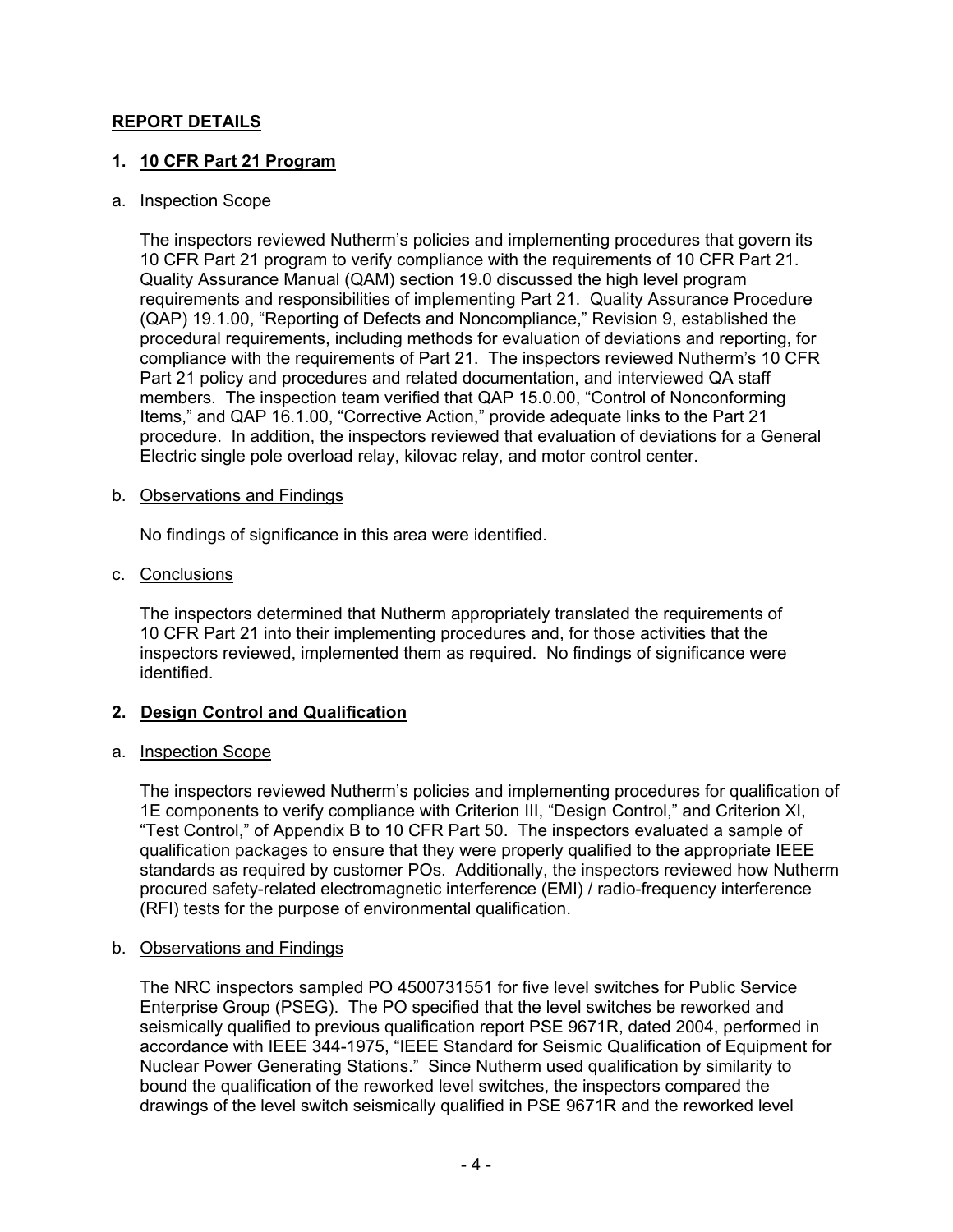switch for this PO. The inspectors noticed that there were several differences between the designs and that Nutherm evaluated and documented these differences on a Records of Dedication (ROD). These records document design changes for the level switch and the engineering evaluations used to establish qualification equivalency between the design changes. The design changes included changing the material of the explosion proof enclosure from Cast Iron to Aluminum, the terminal box design, flange size and length of the stem assembly. The inspectors observed that the design changes documented were properly analyzed with the exception of a weld between the stem and the flange. The inspectors noted that the drawing of the qualified level switch indicated that there was a welded junction between the stem and the flange. In contrast, the inspectors noticed that drawing of the reworked level switch indicated that the same junction contained a Swagelok fitting in place of the weld. Nutherm failed to perform an equivalency evaluation to demonstrate that the Swagelok fitting was equivalent to the weld and that it would not prevent the level switch from meeting its performance requirements during and following a seismic event, as required in IEEE-344-1975. During the inspection, Nutherm generated ROD-1324 to document how the weld and fitting were equivalent; however, the inspectors found this inadequate since the equivalency evaluation was between the Swagelok fitting and a different qualified fitting from a different supplier with different fit, form, and material properties.

The failure to perform an engineering evaluation to justify how the design change on a level switch was evaluated and is bounded by initial seismic qualification has been identified as Nonconformance 99900779/2014-201-01.

Additionally, the NRC inspection team sampled PO 00406653, Exelon-Quad Cities to Nutherm, and PO 10049-003, Nutherm to Global Testing Laboratories, that required EMI testing to be performed in accordance with Nutherm's test procedure, 10049-EMC-01, "EMC test procedure for D432 ASCO transfer switch." Nutherm's qualification report EGC-10049R, states in part that, "This report establishes that the transfer switch would provide the required safety function during a seismic event enveloped by the Test Response Spectra included in this report and meets the EMC requirements of Exelon Specification CC-AA-103- 1005 and Electric Power Research Institute (EPRI) TR-102323, Revision 2." Nutherm's test procedure referenced EPRI TR-102323, Revision 2, and stated to set up each test to the applicable International Electrotechnical Commission (IEC) standard, but did not explicitly state the proper IEC revisions as referenced by the EPRI guidance. As a result, Global Testing Laboratories' report G811197 referenced different revisions of the IEC standards than what the EPRI guidance endorses. There was no documentation of test setups and other variables that may have changed in the different revisions and no technical evaluation added to ensure that the differences were accounted for and bounded to the EPRI guidance requirements.

Similarly, the NRC inspection team identified that PO 734527, "Wolf Creek Generating Station to Nutherm for Qualification and dedication of the control system for the replacement main steam & feedwater isolation system (MSFIS)," and PO 9715-003, "Nutherm to Elite Electronics Engineering for EMC testing on MSFIS rack," required testing to be performed to Nutherm EMC test procedure 9715-EMC-01. Qualification report WCN-9715ER, "EMC test report on CS Innovations replacement MSFIS system," stated that, "EMC testing was performed in accordance with EPRI TR-102323-R2-1997." Nutherm's test procedure referenced EPRI TR-102323, Revision 2, and stated to set up each test to the applicable IEC standard but did not explicitly state the proper IEC revisions as referenced by the EPRI guidance. As a result, Elite Electronics Engineering's test report, 37485-01 references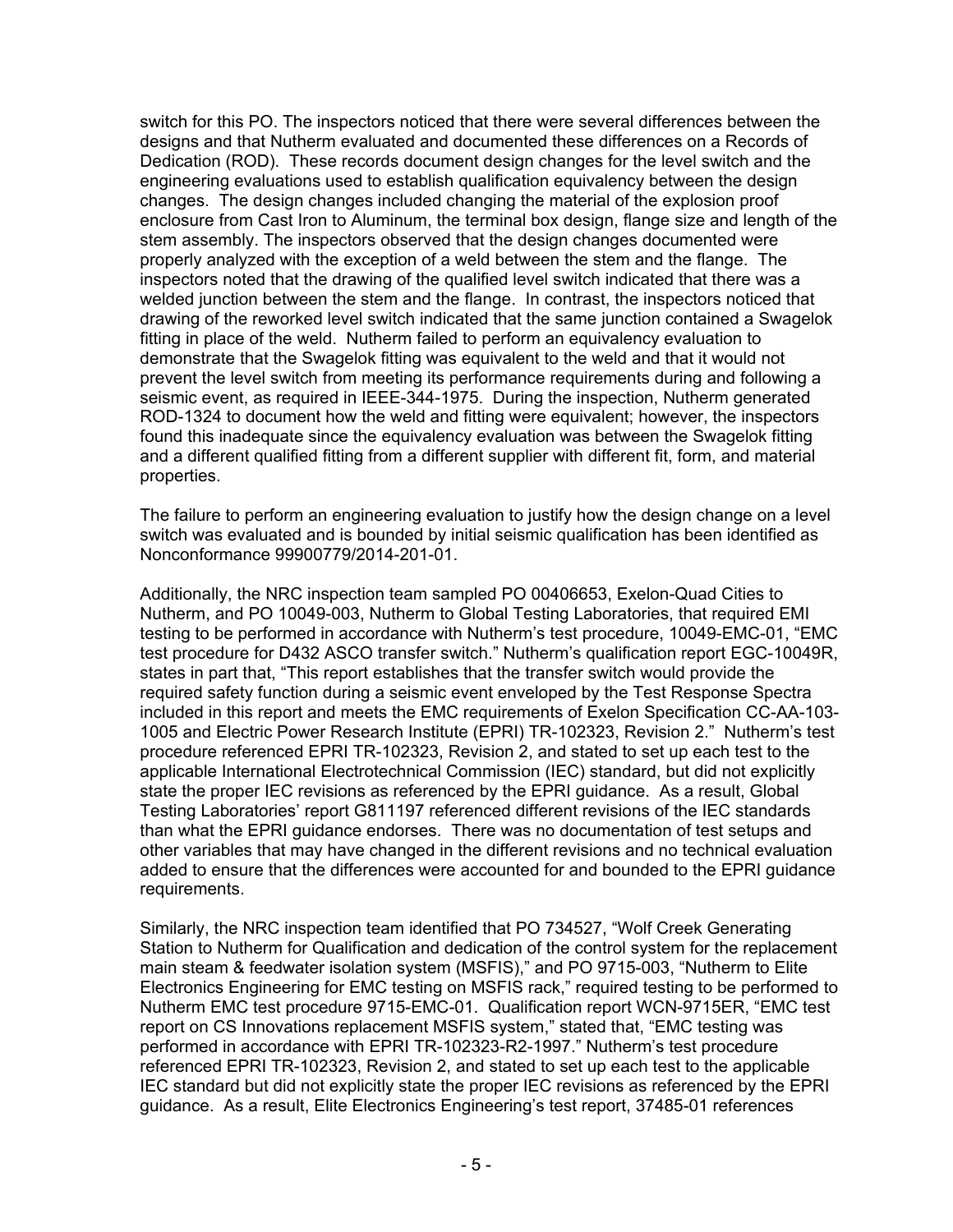different revisions of the IEC standards than what the EPRI guidance endorses. Again, there was no documentation of test setups and other variables that may have changed in the different revisions and there was no technical evaluation added to ensure that the differences were accounted for and bounded to the EPRI guidance requirements.

The failure to properly translate contract requirements into test procedures and ensuring that qualification reports conformed to the POs is identified as Nonconformance 99900779/2014- 201-02.

The NRC inspectors sampled Florida Power & Light (Turkey Point) PO 02312805 for DC starter panels to be qualified in accordance with IEEE 323-1974. IEEE 323-1974, Section 6.3.2, "Test Sequence" paragraph (7) states that the equipment shall be operated while exposed to the simulated post-accident conditions (following exposure to accident conditions)." However, since Turkey Point did not provide specific post-accident conditions, Nutherm performed a final baseline test of the panels at normal operating conditions to satisfy this condition. However, since the accident conditions are 212 F and 100% humidity and normal conditions are 104 F and humidity is assumed to be non-condensing, testing the panels at normal operating conditions does not satisfy the most adverse test sequence specified in IEEE 323-1974, nor was a justification provided to show that the test sequence used by Nutherm was the most severe for the item being tested (i.e. that operating the panels at normal operating conditions after the design basis accident is more severe than or equal to operating the panels at simulated post-accident conditions after the design basis accident).

The failure to qualify DC starter panels under the most severe test sequence specified by IEEE 323-1974 is identified as Nonconformance 99900779/2014-201-03.

# c. Conclusions

The NRC inspectors determined that Nutherm did not adequately implement the programs used to qualify and test class 1E electrical and instrumentation components to satisfy the regulatory requirements in Criterion III, "Design Control," of Appendix B to 10 CFR Part 50. The NRC issued Nonconformance 99900779/2014-201-01, for Nutherm's failure to perform an engineering evaluation to justify how a design change on a level switch, from a weld to a fitting, was evaluated and is bounded by initial seismic qualification. In addition, the NRC inspection team issued Nonconformance 99900779/2014-201-02, for Nutherm's failure to properly translate contract requirements into test procedures associated with the testing of certain safety-related components. Furthermore, the NRC issued Nonconformance 99900779/2014-201-03, for Nutherm's failure to qualify DC starter panels under the most severe test sequence specified by IEEE 323-1974.

# **3. Commercial-Grade Dedication**

### a. Inspection Scope

The NRC inspectors reviewed Nutherm's policies and implementing procedures governing the implementation of its CGD program, including assembly and testing, to verify compliance with Criterion III, "Design Control," Criterion X, "Inspection," Criterion XI, "Test Control," of Appendix B to 10 CFR Part 50. The NRC inspection team reviewed QAP-9.7.10.19, "Dedication of Commercial Grade Items" which provides the methodology for dedicating commercial-grade items for use as basic components, including the technical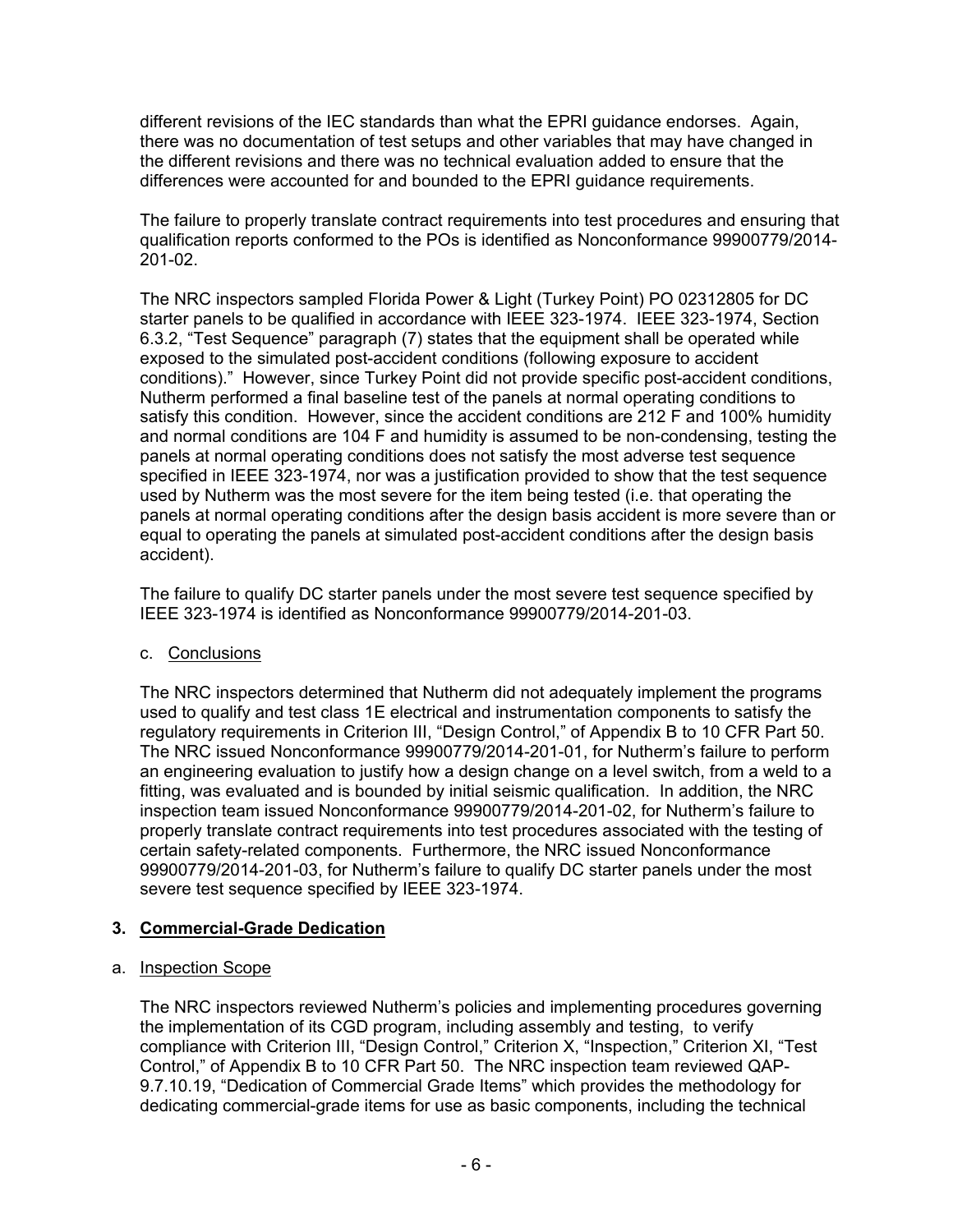evaluation to determine safety function and identification of critical characteristics and acceptance criteria.

The NRC inspection team observed the functional testing for micro switch precision limit switches, and specifically verified that the requirements listed in the PO were adequately translated to the test plan. In addition, the inspectors observed Nutherm's receipt inspection process for five manual switches from Eaton Cutler Hammer. These activities included visual, labeling, functionality among other physical characteristics of the item. Additionally, the inspectors reviewed how Nutherm dedicated safety-related services for EMI/RFI testing.

### b. Observations and Findings

The NRC inspection team reviewed the qualification and testing associated with safetyrelated PO 00406653 for ASCO transfer switches and PO 734527 for a control system for the main steam & feedwater isolation system (MSFIS). Both POs required EMI/RFI testing. Nutherm dedicated the services of two different commercial labs to perform this service, Elite Electronics Engineering for PO 734527 and Global Testing Laboratories for PO 00406653. The inspectors observed that Nutherm only utilized commercial grade surveys to dedicate the services provided by Elite Electronics Engineering and a commercial grade survey and a source evaluation to dedicate the services provided by Global Testing Laboratories. However, Nutherm's commercial grade surveys of both Elite Electronics Engineering and Global Testing Laboratories consisted of the review and verification of selected critical characteristics that only verified programmatic capabilities. These surveys lacked technical evaluations of services as well as identification of the safety function of the testing services to ensure the requirements for EMI/RFI testing would be met. For example, MIL-STD-461E lists specific equipment, calibration, procedures, and test setups depending on the type of test. The applicable IEC standards list test equipment and setups with required characteristics and parameters, as well as specific criteria for the test procedure and test plan. Both of Nutherm's commercial grade survey reviews did not review whether the applicable commercial labs had the necessary equipment, requirements and parameters, procedures, or test plans for the applicable tests that Nutherm was procuring.

The failure to properly dedicate and review the services that Elite Electronics Engineering and Global Testing Laboratories provided for the safety-related ASCO transfer switches, that went to Quad Cities Nuclear Generating Station, and the replacement control system for the MSFIS, that went to Wolf Creek Generating Station, are identified as examples of Nonconformance 99900779/2014-201-04.

# c. Conclusions

The inspectors determined that the implementation of Nutherm's CGD program for the assembly, inspection and testing were consistent with the regulatory requirements of " Criterion X, "Inspection," and Criterion XI, "Test Control," of Appendix B to 10 CFR Part 50. However, the inspectors determined that Nutherm did not adequately implement the programs used to dedicate services in accordance Criterion III, "Design Control," of Appendix B to 10 CFR Part 50. The NRC inspection team issued Nonconformance 99900779/2014-201-04, for Nutherm's failure to identify or verify critical characteristics in their CGD of Global Testing Laboratories and Elite Electronics Engineering that would ensure that either commercial testing laboratory would have the capabilities necessary to perform the requirements of EMI/RFI standards requested through Nutherm's purchase orders.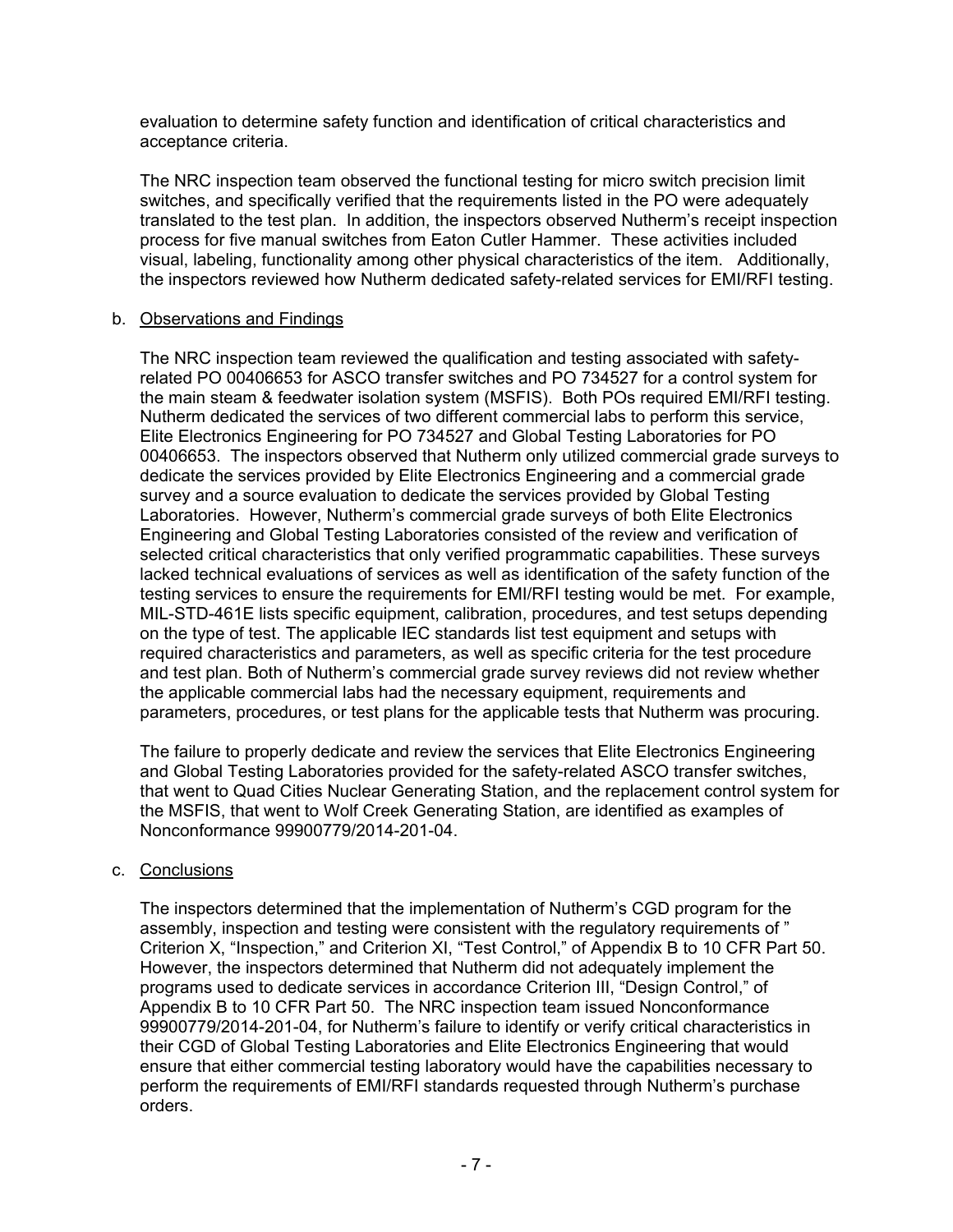# **4. Procurement Document Control and Oversight of Contracted Activities**

### a. Inspection Scope

The NRC inspection team reviewed policies and implementing procedures to determine if Nutherm's procurement controls and oversight of contracted activities were in compliance with Criterion IV, "Procurement Document Control," and Criterion VII, "Control of Purchased Material, Equipment, and Services," of Appendix B to 10 CFR Part 50. Specifically, the NRC inspection team verified that applicable quality requirements, including technical, regulatory, and reporting requirements, were specified in the procurement documents reviewed and extended to lower-tier suppliers when necessary. Additionally, the NRC inspection team reviewed the procedures to select and qualify vendors supplying basic components and services and verified implementation through a sample of certificates of calibrations, audits, and surveys.

#### b. Observations and Findings

No findings of significance in this area were identified.

c. Conclusions

The NRC inspection team determined that the implementation of Nutherm's programs for governing the oversight of contracted activities and procurement processes was consistent with the requirements of Criterion IV, "Procurement Document Control," and Criterion VII, "Control of Purchased Material, Equipment, and Services," of Appendix B to 10 CFR Part 50.

### **5. Measuring and Test Equipment**

### a. Inspection Scope

The NRC inspectors reviewed M&TE policies and implementing procedures to determine if Nutherm's controls were in compliance with the regulatory requirements of Criterion XII, "Control of Measuring and Test Equipment," of Appendix B to 10 CFR Part 50. In addition, the inspectors verified the implementation of M&TE control through direct observation of inspection activities of Nutherm personnel and review of certificates of calibration for a sample of M&TE.

In addition, the NRC inspectors evaluated a sample of M&TE associated with the functional testing of limit switches. The inspectors sampled some of the instruments used during the testing to ensure they were calibrated and appropriate for the range of operation for each described activity.

### b. Observations and Findings

No findings of significance in this area were identified.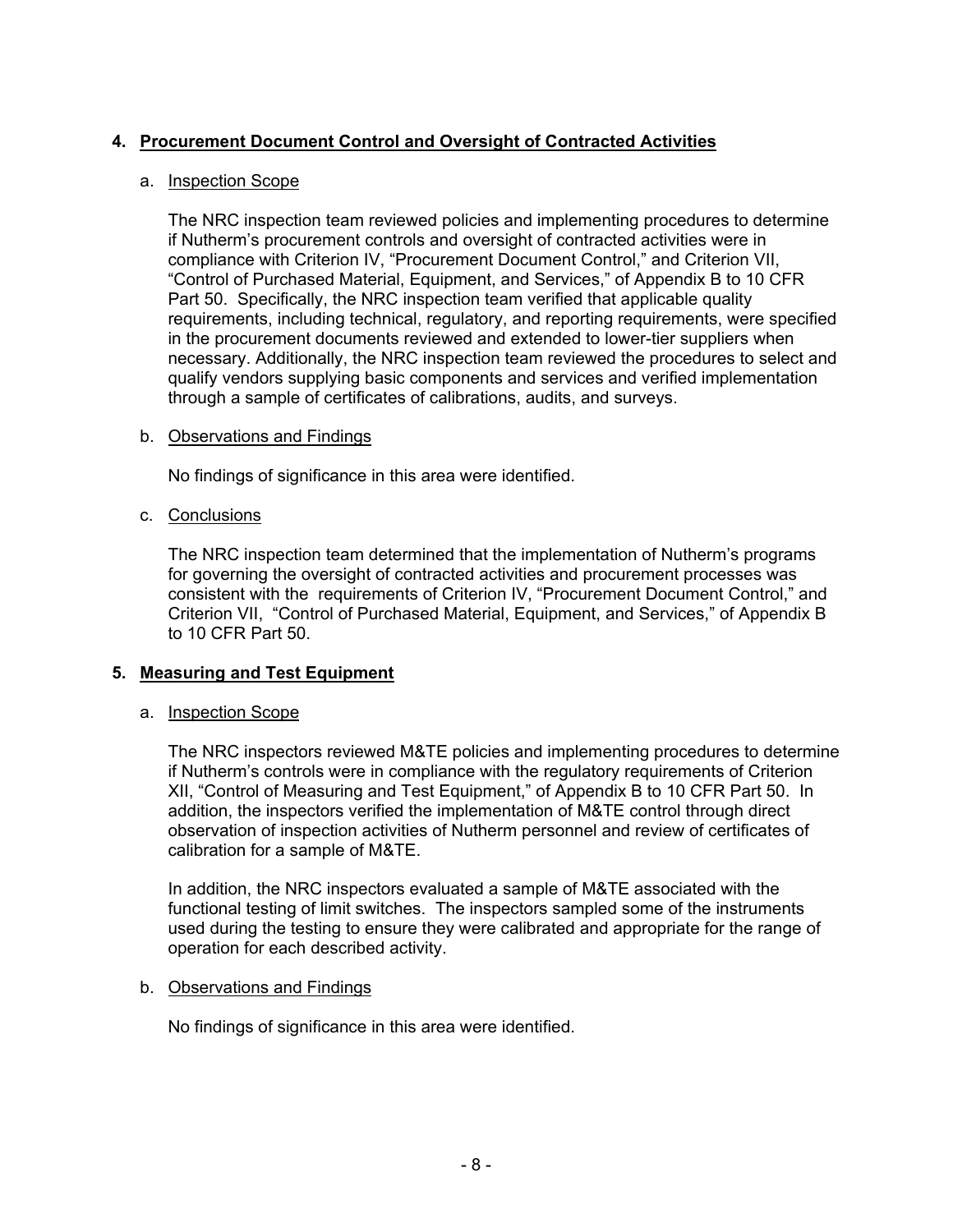### c. Conclusions

The NRC inspectors concluded that Nutherm has established a program that adequately controls calibration and use of M&TE in accordance with the regulatory requirements of Criterion XII, "Control of Measuring and Test Equipment," of Appendix B to 10 CFR Part 50.

### **6. Nonconformances and Corrective Actions**

### a. Inspection Scope

The inspectors reviewed Nutherm's policies and procedures governing the implementation of nonconforming components and corrective actions to verify compliance with Criterion XV, "Nonconforming Materials, Parts, or Components," and Criterion XVI, "Corrective Action," of Appendix B to 10 CFR Part 50. The inspectors reviewed Nutherm documented conditions adverse to quality such as corrective action reports to verify actions to resolve the identified conditions were implemented in a timely matter. In addition, the inspectors reviewed nonconformance report justifications to verify appropriate disposition of reworked and useas-is items. The inspectors also conducted several interviews of Nutherm's management and technical staff about the evaluation of nonconforming components and corrective actions. The inspectors verified that Nutherm's nonconformance process provides guidance to evaluate nonconformance for reportability under Nutherm's 10 CFR Part 21 program.

### b. Observations and Findings

No findings of significance in this area were identified.

# c. Conclusions

The inspectors determined that the implementation of Nutherm's programs for control of nonconforming material, parts, or components and corrective action were consistent with the regulatory requirements in Criterion XV, "Nonconforming Materials, Parts, or Components," and Criterion XVI, "Corrective Action," of Appendix B to 10 CFR Part 50. No findings of significance were identified.

# **7. Entrance and Exit Meetings**

On August 4, 2014, the NRC inspection team presented the inspection scope during an entrance meeting with Nutherm personnel including Judy Hinson, CEO of Nutherm. On August 8, 2014, the inspectors presented the inspection results during an exit meeting with Nutherm personnel.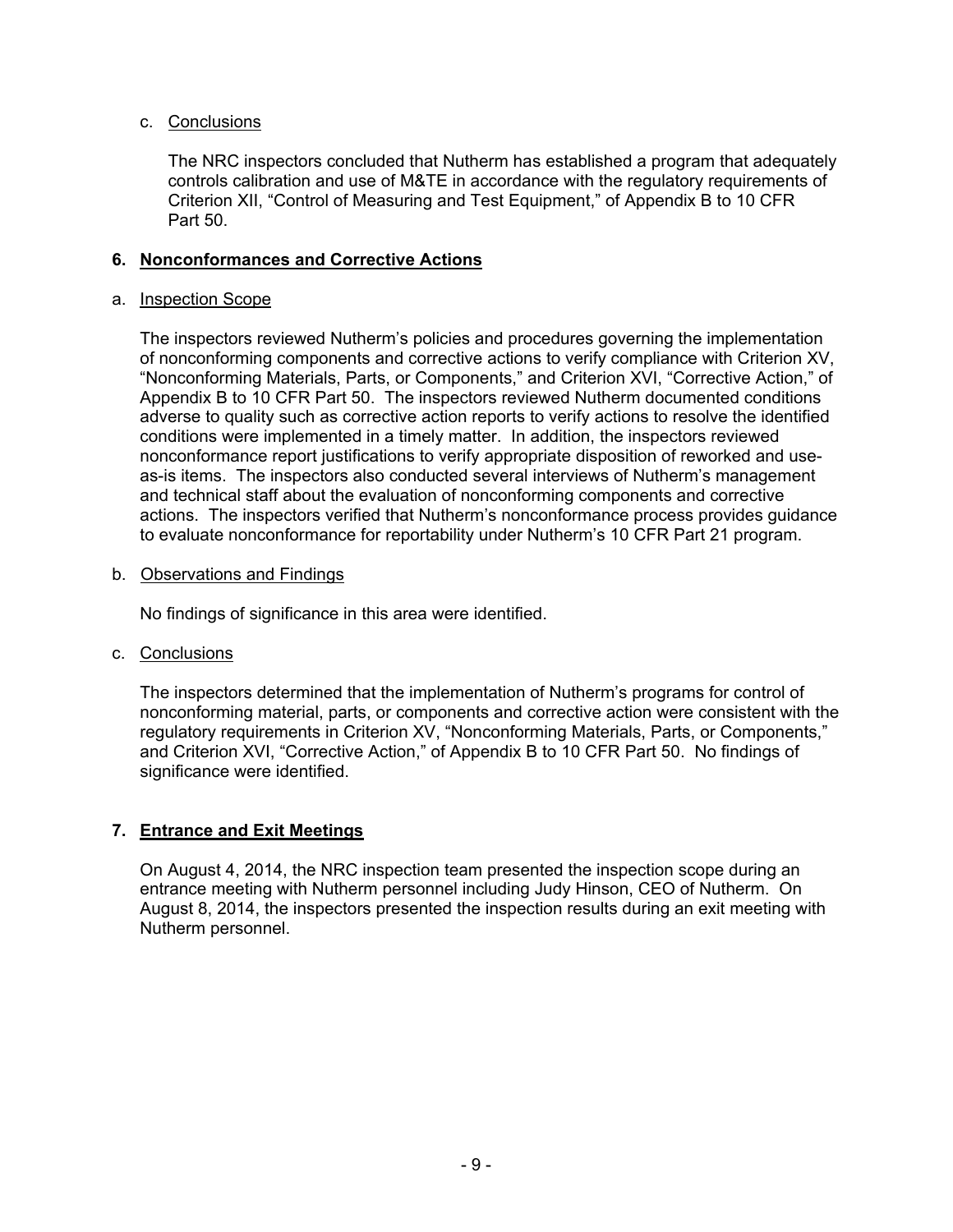# **ATTACHMENT**

| <b>Name</b>           | <b>Title</b>                     | <b>Affiliation</b> | <b>Entrance</b> | <b>Exit</b> | <b>Interviewed</b> |
|-----------------------|----------------------------------|--------------------|-----------------|-------------|--------------------|
| <b>Adrienne Smith</b> | QA Manager                       | <b>Nutherm</b>     | X               | X           | X                  |
| <b>Aaron Evrard</b>   | QA/QC                            | <b>Nutherm</b>     | X               | X           |                    |
| <b>Judy Hinson</b>    | Owner                            | <b>Nutherm</b>     | X               | X           |                    |
| <b>Tom Sterbis</b>    | President                        | <b>Nutherm</b>     | X               | X           | X                  |
| Rodger Edwards        | <b>Engineering Manager</b>       | <b>Nutherm</b>     | X               | X           | X                  |
| <b>Wade Bowlin</b>    | <b>Vice President</b>            | <b>Nutherm</b>     | X               | X           |                    |
| <b>Stan Stack</b>     | Sales Manager                    | Nutherm            | X               | X           |                    |
| Lee Summers           | EQ Manager                       | Nutherm            | X               | X           | X                  |
| David McIntosh        |                                  | Nutherm            |                 |             | X                  |
| Louis Mines           |                                  | Nutherm            |                 |             | X                  |
| <b>Colleen White</b>  |                                  | Nutherm            |                 |             | X                  |
| <b>Dennis Miller</b>  | Receipt Inspector                | Nutherm            |                 |             | X                  |
| <b>Stacy Smith</b>    | <b>Inspection Team Leader</b>    | <b>NRC</b>         | X               | X           |                    |
| Eugene Huang          | <b>Inspection Team</b><br>Member | <b>NRC</b>         | X               | X           |                    |
| <b>Annie Ramirez</b>  | <b>Inspection Team</b><br>Member | <b>NRC</b>         | X               | X           |                    |
| Nicholas Savwoir      | <b>Inspection Team</b><br>Member | <b>NRC</b>         | X               | X           |                    |

### **1. PERSONS CONTACTED AND NRC STAFF INVOLVED:**

### **2. INSPECTION PROCEDURES USED:**

IP 43002, "Routine Inspections of Nuclear Vendors"

IP 43004, "Inspection of Commercial-Grade Dedication Programs"

IP 36100, "Inspection of 10 CFR Part 21 and Programs for Reporting Defects and Noncompliance"

### **3. ITEMS OPENED, CLOSED, AND DISCUSSED:**

| Item Number          | Status      | <u>Type Description</u> |
|----------------------|-------------|-------------------------|
| 99900779/2014-201-01 | <b>OPEN</b> | NON Criterion III       |
| 99900779/2014-201-02 | OPFN        | NON Criterion III       |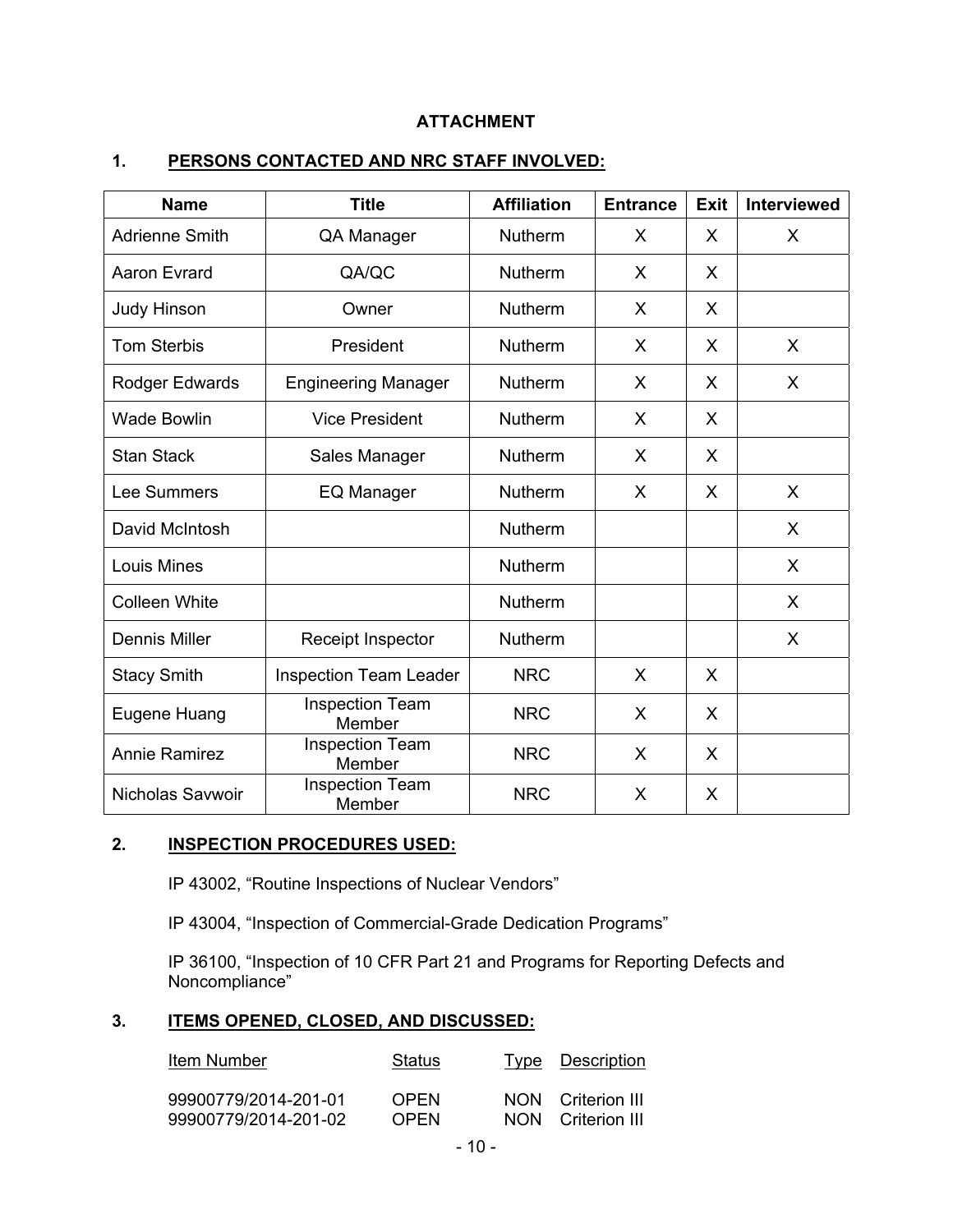| 99900779/2014-201-03 | <b>OPEN</b> | NON. | Criterion III |
|----------------------|-------------|------|---------------|
| 99900779/2014-201-04 | <b>OPEN</b> | NON. | Criterion III |

### **4. DOCUMENTS REVIEWED:**

#### Procedures

- QA-N-10179-5, "Quality Assurance Manual", Revision 5, dated March 8, 1993
- QAP 3.0.0 Design Control, Rev 14, dated September 22, 2005
- QAP 7.1.00, "Control of Purchased Items and Services," Revision 21, dated March 6, 2014
- QAP 9.7.6.03 Equipment qualification, Revision 7, September 22, 2005.
- QAP 9.7.10.19, "Dedication of Commercial Grade Items," Revision 18, dated June 1, 2011
- QAP 10.0.00, "Inspection," Revision 5, dated September 22, 2005
- QAP 11.0.00, "Test Control," Revision 6, dated March 26, 2007
- QAP 15.0.00, "Control of Nonconforming Items," Revision 10, dated March 25, 2014
- QAP 16.1.00, "Corrective Action," Revision 9, dated October 2, 2009
- QAP 19.1.00, "Reporting of Defects and Noncompliance," Revision 9, dated October 29, 2010

### Nonconformance Reports (NCRs) and Corrective Action Reports (CARs)

- 14-CAR-01, dated February 20, 2014
- 14-CAR-03, dated July 2, 2014
- 14-CAR-04, dated August 29, 2014
- 14-CAR-05, dated August 6, 2014
- 13-CAR-01, dated January 17, 2013
- 13-CAR-02, dated January 29, 2013
- 13-CAR-03, dated July 12, 2013
- 13-CAR-04, dated September 12, 2013
- 12-CAR-01, dated March 20, 2012
- 12-CAR-02, dated August 30, 2012
- NCR 6503, dated January 10, 2014, rework
- NCR 6512, dated February 25, 2014, rework
- NCR 6551, dated April 21, 2014, use-as-is
- NCR 6564, dated May 1, 2014, documentation
- NRC 6584, dated June 24, 2014, use-as-is

### Audits

- 09-02, "Commercial grade survey of Global Testing Laboratories," dated November 20, 2009
- 06-04, "Commercial grade survey of Elite Electronic Engineering," dated November 24, 2006
- Audit No. 14-03 National Technical Systems (NTS)- Huntsville: Limited Scope Audit to qualify EMI/RFI testing dated 6/11/2014.
- Audit 14-01 Applied Technical Services completed work 3/21/2014.
- NIAC Audit Report No. 17051 WYLE, 3/22/2012.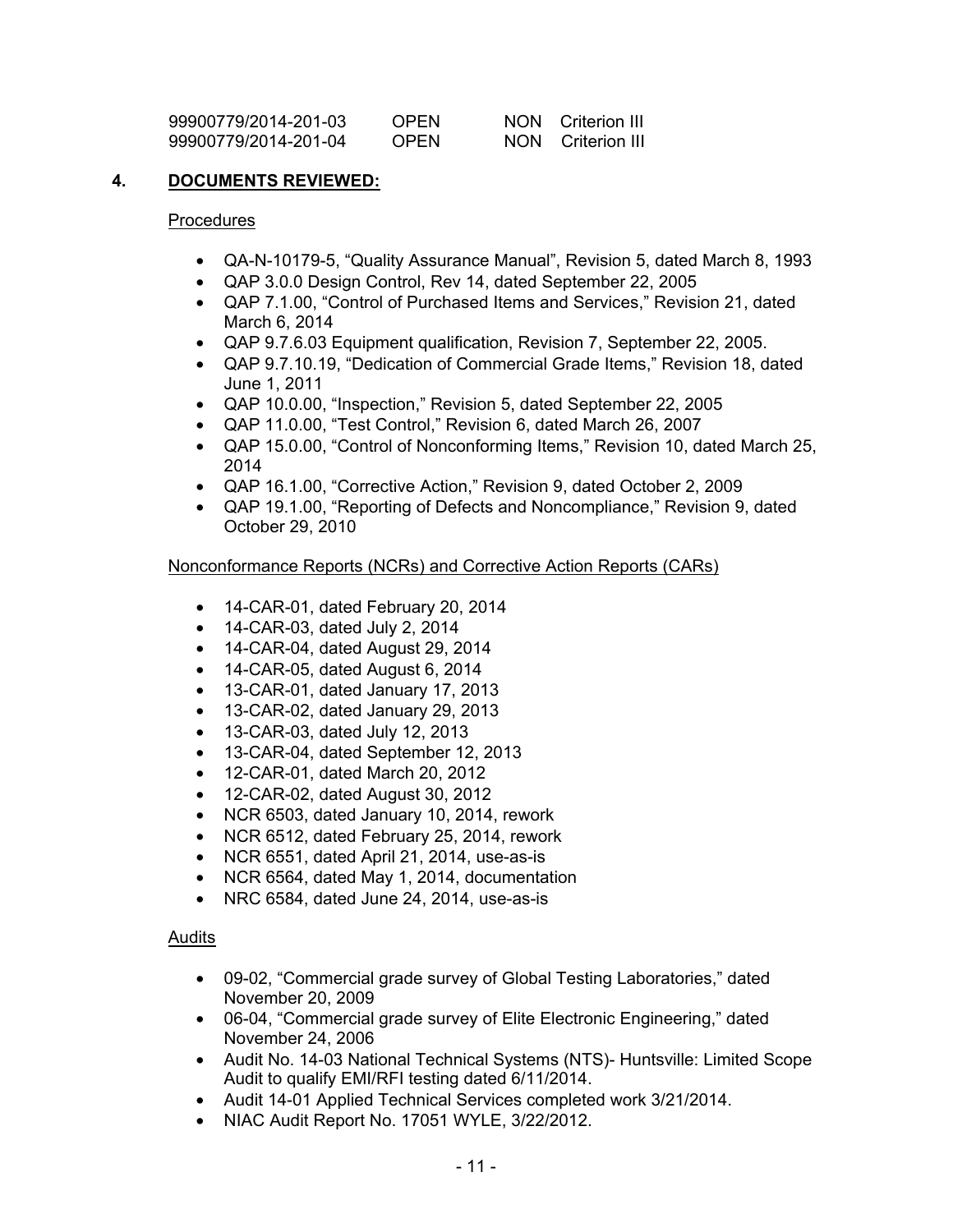### Procurement Documents

- PO 00406653, "Exelon-Quad Cities to Nutherm," Revision 006, dated July 7, 2010
- PO 10049-003, "Nutherm to Global Testing Laboratories," Revision 1
- PO 00511902, "Exelon-Quad Cities to Nutherm," Revision 004, dated April 1 2014
- PO 12812-001, "Experitec to Nutherm for Hytork Actuators," Revision 0, dated November 13, 2013
- PO 7732072, "Nine Mile Point to Nutherm for SBM Switches," Revision 2, dated June 24, 2013
- PO 12958-001, "Nutherm to Zeller Technologies, Inc. for General Electric Switch, control," Revision 1, dated February 27, 2013
- PO 12958-002, "Nutherm to Applied Technical Services for FTIR tests," Revision 0, dated April 3, 2013
- PO #734527, "Wolf Creek Generating Station to Nutherm for Qualification and dedication for the controls system of the replacement main steam & feedwater isolation system," Revision 3, dated March 6, 2008
- PO 9715-003, "Nutherm to Elite Electronics Engineering for EMC testing on MSFIS rack in accordance with Nutherm EMC test procedure 9715-EMC-01," Revision 4, dated December 19, 2006
- P.O. 13430-02, Limit Switches, Revision 0
- P.O 4500731551 Switch Level Stainless Steel
- PO No. 10831-047, EMI/RFI testing of NTL 8850 in accordance with Nutherm
- EMC Procedure No.10831-EMC, Revision 2, dated January 21, 2014

# Qualification Reports and Test Procedures/Reports

- 10049-EMC-01, "EMC test procedure for D432 ASCO transfer switch," dated November 12, 2008
- EGC-10049R, "Nutherm qualification report for ASCO transfer switch P/N D00432020100K100-NM147 Model Number 71203," dated August 14, 2009
- G811197, "Global Testing Laboratories test report for Nutherm EMC test procedure for D432 ASCO transfer switch 10049-EMC-01," Revision 1, dated December 2, 2008
- 12812-DP-01, "Nutherm dedication plan for Hytork spring return actuator P/N XL-681S80," dated March 31, 2014
- EGC-12812R, "Nutherm Qualification Report for Hytork Spring Return Actuator P/N: XM-681S80," dated April 10, 2014
- CWE-8740R, "Nutherm Qualification Report on XOMOX/Hytork valve assembly," Revision 9, dated February 8, 2002
- 12958-DP-01, "Nutherm dedication plan for general electric SBM switch P/N: 16SBMB3A02S1A2V1," Revision 0, dated March 11, 2013
- 12958-DD-01, "Nutherm dedication documentation package for general electric SBM switch P/N: 16BMB3A02S1A2V1-NM227," Revision 0, dated August 9, 2013
- EGC-12958R, "Nutherm Qualification Report for Nutherm GE SBM Switches P/N 16SBMB3A02S1A2V1-NM227," Revision 0, dated April 29, 2013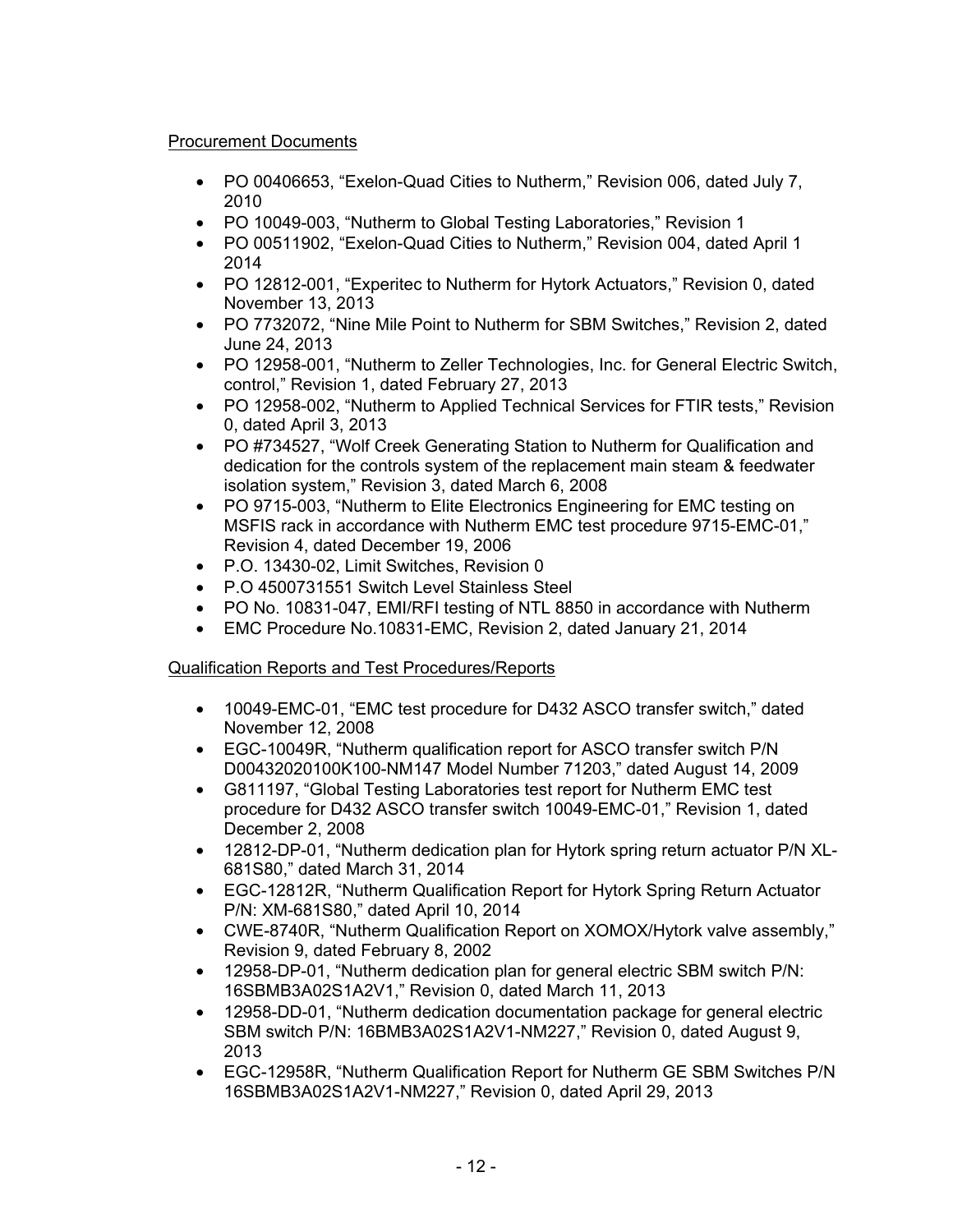- 9715-EMC-01, "EMC Test Procedure for replacement MSFIS System," Revision 4, dated December 19, 2006
- WCN-9715ER, "EMC test report on CS innovations replacement MSFIS system," revision 0, dated February 15, 2007
- Engineering test report #37485-01, "Electromagnetic compatibility tests on a MSFIS system part no. 5101-100," dated December 22, 2006
- FPL-12808P, "Qualification plan for Nutherm Model 72978 & model 73010 DC starter panels," Revision 1, dated January 25, 2013
- FPL-12808R, "Qualification report for Nutherm Model 72978 & model 73010 DC starter panels," Revision 2, dated June 18, 2013
- Type of Testing Performed- Project Traveler EGC-13430- test completed August 4, 2014
- Nutherm Qualification Report on Nutherm Model 70959(Manufacturer LS-50272) Top Mounted Level Switch for PSE&G Nuclear LLC. Hope Creek Nuclear Power Plant.
- Test Specimen Order No. 6110- for Top mounted Level Switch Part Number LS50272. Dated June 25, 1996.Nutherm Reference Number BPC 7419

# Measuring and Test Equipment Documents

- Certificate of calibration #1327597 for Jodice power system timer, dated January 24, 2014r
- NT-573 Multimeter Voltmeter/Ammeter, Due August 6, 2014. Serial # 13310025.
- NT-514 Multimeter Voltmeter/Ammeter, Due April 25, 2014. Serial 90350135.
- NT-515 Clamp meter, due October 3, 2014. Serial No. 380942
- NI-527 Vibrational Research Controller Model No. VR8500-16 consisting of 4 Input Modules numbered: NI-527A-S/N 1C8792, NI-527B-S/N 1DF78D, NI-527C-S/N 1C802B, NI-527D-S/N 1C6D5E.
- NI-591 Source Calibrator, S/N IL50537
- NI-592 Digital Meter, S/N MY47055400
- NI-483 Thermometer Thermocouple, S/N 74900200

# Miscellaneous Documents

- 13198-FR-01R, "Failure Analysis Report on Nutherm MCC Size 1 FVR 18" Cuble," for Exelon PO 00514293, dated July 29, 2014
- 11535-FR-01R, "Failure Analysis Report on Kilovac Relay P/N PD10AC57," for Nebraska Public Power PO 4500112515, dated November 23, 2009
- 12802-FR-01R, "Failure Analysis Report on General Electric Single Pole Overload Relay P/N CR124F028," for Exelon PO 00487089, dated February 21, 2013
- RIR 1503 P.O. No. MRA102636, date receives October 5, 2012. Traceability MRA 102636-1/01-1/05.
- RIR 15335, Switch 214023 PO. No. 12777-001 Rev.0, Date approved by QAM February 12, 2013. Traceability 01R0/01-2/05. QTY 5
- RIR 15505, Switch 214023 PO. 12777-0005 Rev. 0, QAM May 7, 2013. Traceability 12777-05RO 2/01.QTY 1
- RIR 15448, Tube Switch 214023 P.O.12777-002 Rev 0, QAM April 12, 2013. Traceability 1277-02RO 1/01-1/03.QTY 3.